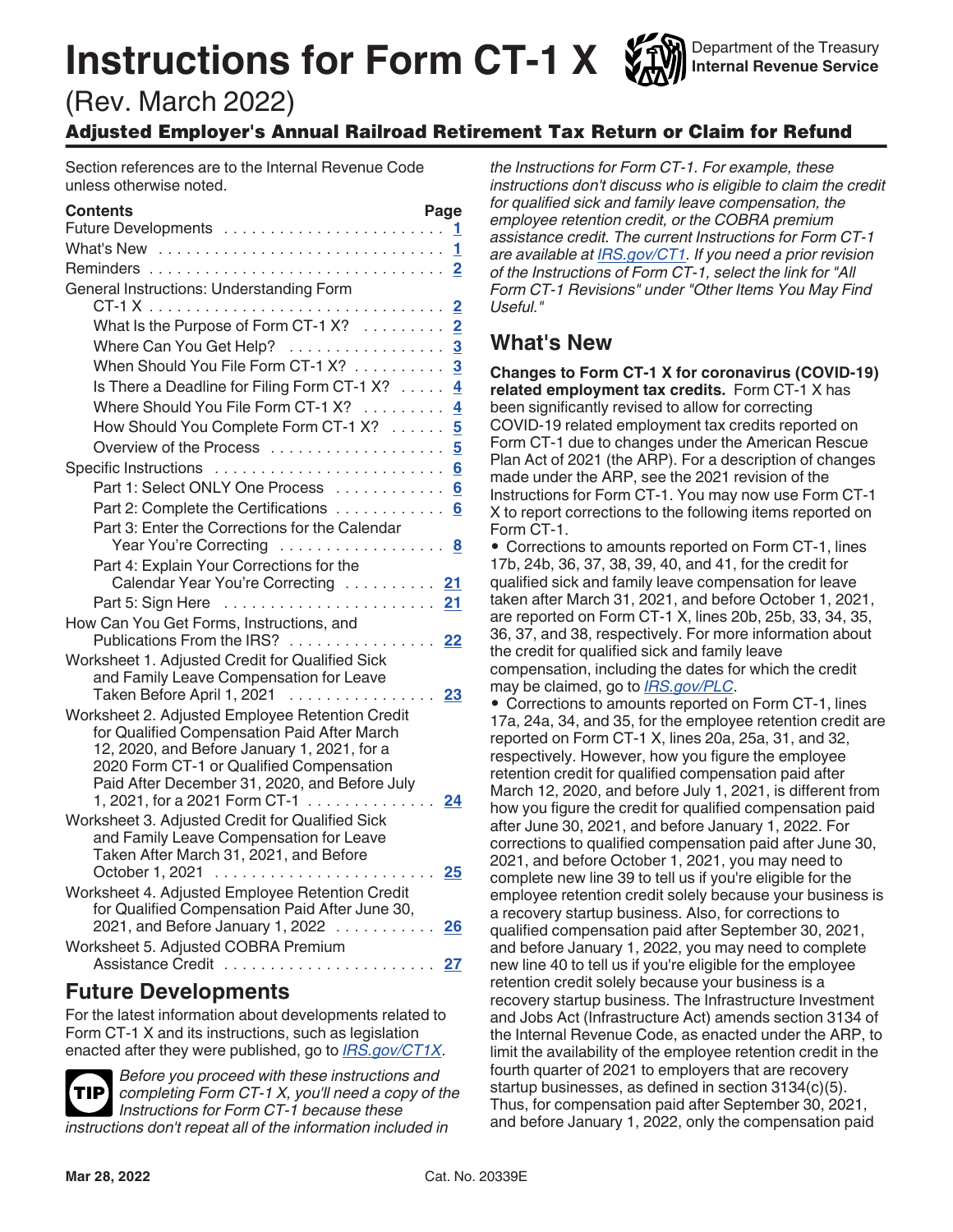<span id="page-1-0"></span>by recovery startup businesses can be qualified compensation. For more information about the employee retention credit, including the dates for which the credit may be claimed, go to *[IRS.gov/ERC](https://www.irs.gov/erc)*.

• Corrections to amounts reported on Form CT-1, lines 17c, 17d, and 24c, for the new COBRA premium assistance credit are reported on Form CT-1 X, lines 20c, 20d, and 25c, respectively. For more information on COBRA premium assistance payments and the credit, see Notice 2021-31, 2021-23 I.R.B. 1173, available at *[IRS.gov/irb/2021-23\\_IRB#NOT-2021-31](https://www.irs.gov/irb/2021-23_IRB#NOT-2021-31)*, and Notice 2021-46, 2021-33 I.R.B. 303, available at *[IRS.gov/irb/](https://www.irs.gov/irb/2021-33_IRB#NOT-2021-46) [2021-33\\_IRB#NOT-2021-46](https://www.irs.gov/irb/2021-33_IRB#NOT-2021-46)*.

• Lines 19, 24, 27, 28, 29, and 30 are now applicable only to qualified sick leave and qualified family leave taken before April 1, 2021.

*If you claimed the credit for qualified sick and family leave compensation for leave taken before*  **April 1, 2021, and you make any corrections on a few of the April 1, 2021, and you make any corrections on** *Form CT-1 X to amounts used to figure this credit, you'll need to refigure the amount of this credit using [Worksheet](#page-22-0) [1.](#page-22-0) You'll also use this worksheet to figure this credit if you're claiming it for the first time on Form CT-1 X. If you claimed the credit for qualified sick and family leave compensation for leave taken after March 31, 2021, and before October 1, 2021, and you make any corrections on Form CT-1 X to amounts used to figure this credit, you'll need to refigure the amount of this credit using [Worksheet](#page-24-0) [3.](#page-24-0) You'll also use this worksheet to figure this credit if you're claiming it for the first time on Form CT-1 X. If you claimed the employee retention credit for compensation paid after March 12, 2020, and before July 1, 2021, and you make any corrections on Form CT-1 X to amounts used to figure this credit, you'll need to refigure the amount of this credit using [Worksheet 2](#page-23-0). You'll also use this worksheet to figure this credit if you're claiming it for the first time on Form CT-1 X. If you claimed the employee retention credit for compensation paid after June 30, 2021, and before January 1, 2022, and you make any corrections on Form CT-1 X to amounts used to figure this credit, you'll need to refigure the amount of this credit using [Worksheet 4.](#page-25-0) You'll also use this worksheet to figure this credit if you're claiming it for the first time on Form CT-1 X. If you claimed the COBRA premium assistance credit and you make any corrections on Form CT-1 X to amounts used to figure this credit, you'll need to refigure the amount of this credit using [Worksheet 5.](#page-26-0) You'll also use this worksheet to figure this credit if you're claiming it for the first time on Form CT-1 X.*

# **Reminders**

*If a line on Form CT-1 X doesn't apply to you, leave it blank. If you're correcting a year that began before 2020, you must leave blank lines 19, 20a, 22, 23, 24, 25a, 27, 28, 29, 30, 31, and 32. If you're correcting a year before 2021, you must leave blank lines 20b, 20c, 20d, 25b, 25c, 33, 34, 35, 36, 37, 38, 39, and 40.* **TIP**

**Employee consents to support a claim for refund.**  Rev. Proc. 2017-28, 2017-14 I.R.B. 1061, available at *[IRS.gov/irb/2017-14\\_IRB#RP-2017-28](https://www.irs.gov/irb/2017-14_IRB#RP-2017-28)*, provides

guidance to employers on the requirements for employee consents used by an employer to support a claim for refund of overcollected Railroad Retirement Tax Act (RRTA) taxes. The revenue procedure clarifies the basic requirements for both a request for employee consent and for the employee consent, and permits a consent to be requested, furnished, and retained in an electronic format as an alternative to paper format. The revenue procedure also contains guidance concerning when an employer may claim a refund of only the employer share of overcollected RRTA taxes. The revenue procedure requires that any request for consent include an Additional Medicare Tax notice indicating that any claim on the employee's behalf won't include a claim for overpaid Tier 1 Employee Additional Medicare Tax.

# **Correcting Tier 1 Employee Additional Medicare Tax withholding and compensation subject to Tier 1 Employee Additional Medicare Tax withholding.**

Compensation (including tips) and sick pay subject to Tier 1 Employee Additional Medicare Tax withholding are reported on Form CT-1, lines 6 and 12. Certain errors discovered on a previously filed Form CT-1 are corrected on Form CT-1 X, lines 11 and 17. However, you can't file Form CT-1 X to correct Tier 1 Employee Additional Medicare Tax actually withheld from an employee in a prior year. See the instructions for lines [11](#page-9-0) and [17,](#page-12-0) later, for more information on the types of errors that can be corrected and how the correction is reported on Form CT-1 X. For more information about Tier 1 Employee Additional Medicare Tax withholding, see the Instructions for Form CT-1 or go to *[IRS.gov/ADMT](https://www.irs.gov/admt)*.

# **General Instructions: Understanding Form CT-1 X**

# **What Is the Purpose of Form CT-1 X?**

Use Form CT-1 X to correct errors on a previously filed Form CT-1. Use Form CT-1 X to correct:

• Tier 1 Employee tax, Tier 1 Employee Medicare tax, Tier 1 Employee Additional Medicare Tax, and Tier 2 Employee tax;

• Tier 1 Employer tax, Tier 1 Employer Medicare tax, and Tier 2 Employer tax;

- Deferred amount of the Tier 1 Employer tax;
- Deferred amount of the Tier 1 Employee tax;
- Amounts reported on Form CT-1 for the credit for qualified sick and family leave compensation for leave taken before April 1, 2021, including adjustments to Form CT-1, lines 16, 23, 30, 31, 32, and 33;

• Amounts reported on Form CT-1 for the credit for qualified sick and family leave compensation for leave taken after March 31, 2021, and before October 1, 2021, including adjustments to Form CT-1, lines 17b, 24b, 36, 37, 38, 39, 40, and 41;

• Amounts reported on Form CT-1 for the employee retention credit, including adjustments to Form CT-1, lines 17 (2020) or 17a (2021), 24 (2020) or 24a (2021), 34, 35, 42, and 43; and

• Amounts reported on Form CT-1 for the COBRA premium assistance credit, including adjustments to Form CT-1, lines 17c, 17d, and 24c.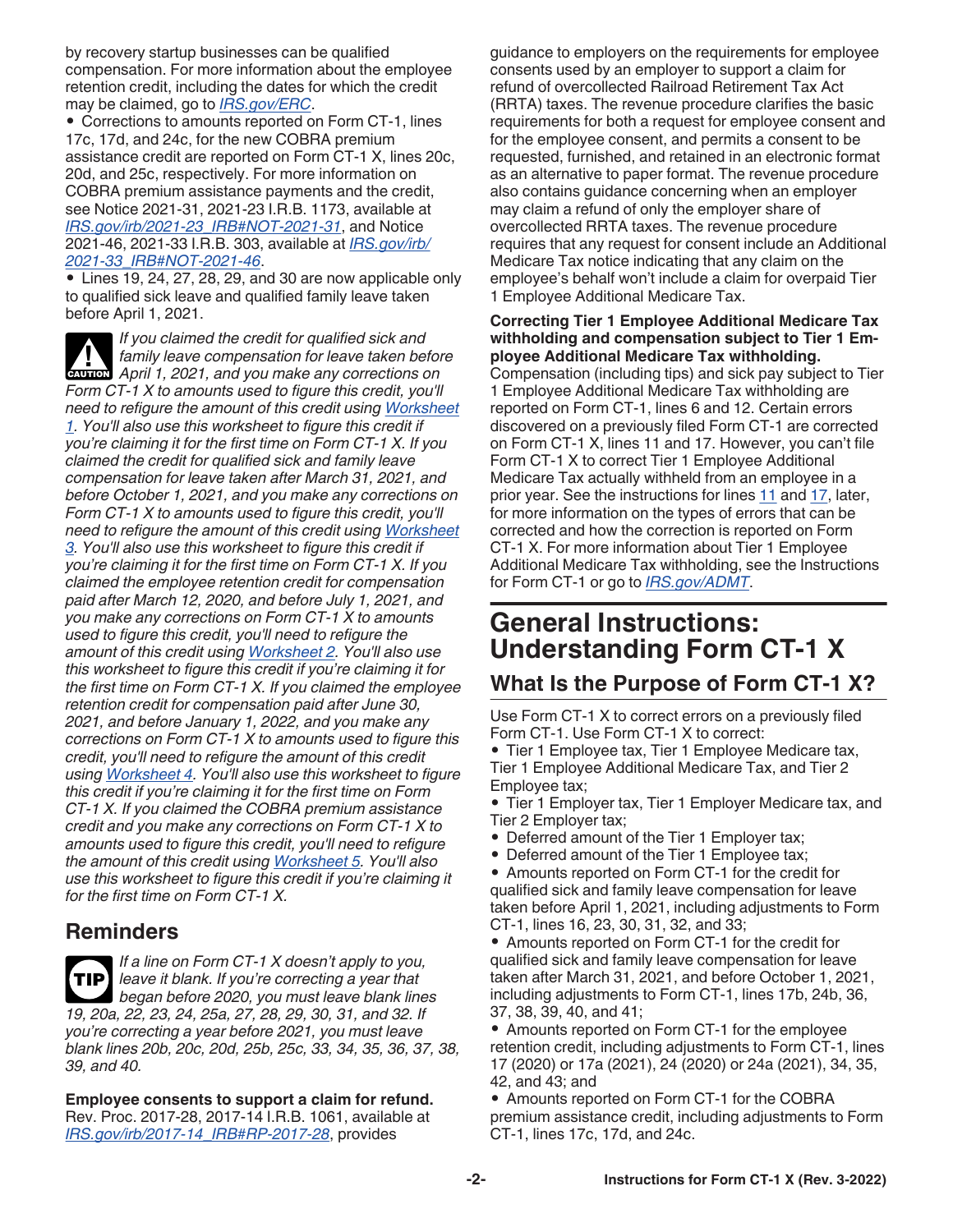<span id="page-2-0"></span>Use Form 843, Claim for Refund and Request for Abatement, to request a refund or abatement of assessed interest or penalties. Don't request a refund or abatement of assessed interest or penalties on Form CT-1 or Form CT-1 X.



*We use the terms "correct" and "corrections" on Form CT-1 X and in these instructions to include interest-free adjustments under sections 6205 and 6413 and claims for refund and abatement under sections* 

*6402, 6414, and 6404. See Rev. Rul. 2009-39 for examples of how the interest-free adjustment and claim for refund rules apply in 10 different situations. You can find Rev. Rul. 2009-39, 2009-52 I.R.B. 951 at [IRS.gov/irb/](https://www.irs.gov/irb/2009-52_IRB#RR-2009-39) [2009-52\\_IRB#RR-2009-39.](https://www.irs.gov/irb/2009-52_IRB#RR-2009-39)*

When you discover an error on a previously filed Form CT-1, you must:

• Correct that error using Form CT-1 X;

• File a separate Form CT-1 X for each Form CT-1 that you're correcting; and

• Generally, file Form CT-1 X separately. Don't file Form CT-1 X with Form CT-1. However, see the instructions for [line 42](#page-20-0), later, for an exception.

If you didn't file a Form CT-1 for 1 or more years, don't use Form CT-1 X. Instead, file Form CT-1 for each of those years. Also, see *When Should You File Form CT-1 X*, later. However, if you didn't file Forms CT-1 because you improperly treated workers as independent contractors or nonemployees and are now reclassifying them as employees, see the instructions for [line 42,](#page-20-0) later.

*Unless otherwise specified in these instructions, an underreported employment tax credit or Tier 1 tax deferral should be treated like an overreported tax amount. An overreported employment tax credit or Tier 1 tax deferral should be treated like an underreported tax amount. For more information, including which process to select on lines 1 and 2, see [Correcting an](#page-5-0) [employment tax credit or Tier 1 tax deferral,](#page-5-0) later.* **TIP**

Report the correction of underreported and overreported tax amounts for the same tax period on a single Form CT-1 X, unless you're requesting a refund or abatement. If you're requesting a refund or abatement and are correcting both underreported and overreported tax amounts, file one Form CT-1 X correcting the underreported tax amounts only and a second Form CT-1 X correcting the overreported tax amounts.

You'll use the adjustment process if you underreported RRTA taxes and are making a payment, or if you overreported RRTA taxes and will be applying the credit to Form CT-1 for the period during which you file Form CT-1 X. However, see the *Caution* under *[Is There a](#page-3-0) [Deadline for Filing Form CT-1 X?](#page-3-0)*, later, if you're correcting overreported tax amounts during the last 90 days of a period of limitations. You'll use the claim process if you overreported RRTA taxes and are requesting a refund or abatement of the overreported tax amount. Follow the chart on page 6 of Form CT-1 X for help in choosing whether to use the adjustment process or the claim process. Be sure to provide a detailed explanation on line 43 for each correction that you show on Form CT-1 X.

Continue to report current year adjustments on Form CT-1, line 14.

You have additional requirements to complete when filing Form CT-1 X, such as certifying that you filed (or will file) all applicable Forms W-2, Wage and Tax Statements, and Forms W-2c, Corrected Wage and Tax Statements, with the Social Security Administration (SSA). For corrections of overreported Tier 1 and Tier 2 taxes, you must make any certifications that apply to your situation.

Be sure to give us a detailed explanation on line 43 for each correction you show on Form CT-1 X.



*Don't use Form CT-1 X to correct Form 941, 941-SS, 943, 944, or 945. Instead, use the "X"*  941-SS, 943, 944, or 945. Instead, use the " *941-X, 943-X, 944-X, or 945-X).*

# **Where Can You Get Help?**

For help filing Form CT-1 X or for questions about RRTA taxes and tax corrections, you can:

• Go to *[IRS.gov/EmploymentTaxes](https://www.irs.gov/employmenttaxes)*, and *[IRS.gov/](https://www.irs.gov/correctingemploymenttaxes) [CorrectingEmploymentTaxes](https://www.irs.gov/correctingemploymenttaxes)*;

• See Pub. 15, Employer's Tax Guide; or

• Call the IRS Business and Specialty Tax Line toll free at 800-829-4933 or 800-829-4059 (TDD/TTY for persons who are deaf, hard of hearing, or have a speech disability), Monday–Friday from 7:00 a.m. to 7:00 p.m. local time (Alaska and Hawaii follow Pacific time).

See also *[How Can You Get Forms, Instructions, and](#page-21-0)  [Publications From the IRS?](#page-21-0)*, later.

# **When Should You File Form CT-1 X?**

File Form CT-1 X when you discover an error on a previously filed Form CT-1.

However, if your only errors on Form CT-1 relate to RRTA tax liabilities reported in Part II of Form CT-1 or on Form 945-A, Annual Record of Federal Tax Liability, don't file Form CT-1 X. To correct federal tax liabilities reported in Part II of Form CT-1, file Form 945-A, but only enter the monthly totals. The daily entries aren't required. For more information about correcting RRTA tax liabilities reported on Form 945-A, see the Form 945-A instructions.

**Due dates.** The due date for filing Form CT-1 X depends on when you discover an error and if you underreported or overreported tax. If you underreported tax, see *[Underreported tax](#page-3-0)*, later. For overreported tax amounts, you may choose to either make an interest-free adjustment or file a claim for refund or abatement. If you're correcting overreported tax amounts, see *[Overreported](#page-3-0)  [tax—adjustment process](#page-3-0)* or *[Overreported tax—claim](#page-3-0) [process](#page-3-0)*, later.

If any due date falls on a Saturday, Sunday, or legal holiday, you may file Form CT-1 X on the next business day. The term "legal holiday" means any legal holiday in the District of Columbia. See Pub. 15 for the list of legal holidays. If we receive Form CT-1 X after the due date, we will treat Form CT-1 X as filed on time if the envelope containing Form CT-1 X is properly addressed, contains sufficient postage, and is postmarked by the U.S. Postal Service on or before the due date, or sent by an

**Instructions for Form CT-1 X (Rev. 3-2022) -3-**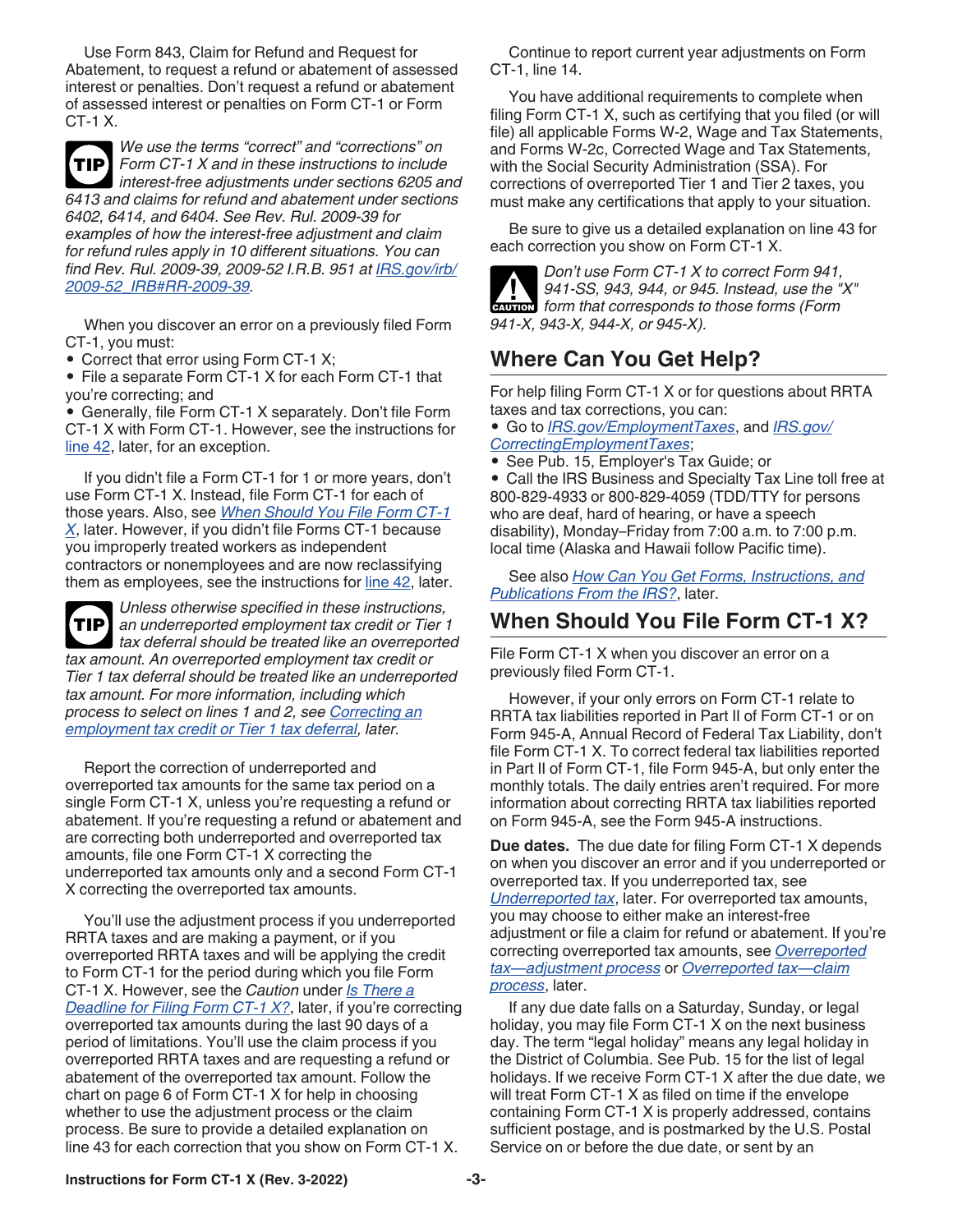<span id="page-3-0"></span>IRS-designated private delivery service (PDS) on or before the due date. If you don't follow these guidelines, we will consider Form CT-1 X filed when it is actually received. For more information about PDSs, see Where Should You File Form CT-1 X, later.

**Underreported tax.** If you're correcting underreported tax, you must file Form CT-1 X by the due date of the return for the return period in which you discovered the error and **pay** the amount you owe **by the time you file**. Filing and paying on time generally will ensure that your correction is interest free and not subject to failure-to-pay (FTP) or failure-to-deposit (FTD) penalties. See *[What](#page-4-0)  [About Penalties and Interest](#page-4-0)*, later. For details on how to make a payment, see the instructions for [line 26,](#page-17-0) later.

If Form CT-1 X is filed late (after the due date of the return for the return period in which you discovered the error), you must attach an amended Form 945-A to Form CT-1 X. Otherwise, the IRS may assess an "averaged" FTD penalty. See *"Averaged" FTD penalty* in section 11 of Pub. 15 for more information about "averaged" FTD penalties. The total tax reported on Form 945-A, line M, must match the corrected total tax (Form CT-1, line 19 (line 15 for years before 2020), combined with any correction reported on Form CT-1 X, line 21) for the year, less any previous abatements and interest-free tax assessments.

*Example—You owe tax.* On March 9, 2022, you discovered that you underreported \$1,000 of RRTA compensation on your 2021 Form CT-1. File Form CT-1 X and pay the amount you owe by February 28, 2023, because you discovered the error in 2022, and February 28, 2023, is the due date for that year. If you file Form CT-1 X before February 28, 2023, pay the amount you owe by the time you file.

*Form CT-1 X can't be used to correct underreported amounts of Tier 1 Employee*  **Additional Medicare Tax unless the amounts were**  $\overline{P}$ *withheld from employee compensation.*

**Overreported tax—Adjustment process.** If you overreported tax and choose to apply the credit to Form CT-1, file an adjusted return on Form CT-1 X as soon as possible after you discover the error but more than 90 days before the period of limitations on the credit or refund for Form CT-1 expires. See *Is There a Deadline for Filing Form CT-1 X*, later.



*Form CT-1 X can't be used to correct overreported amounts of Tier 1 Employee*  **Additional Medicare Tax unless the amounts of Tier 1 Employee Additional Medicare Tax unless the amounts** *weren't withheld from employee compensation.*

*Example—You want your credit applied to Form CT-1.* You filed your 2021 Form CT-1 on February 23, 2022, and payments were timely made. On May 4, 2022, you discover that you overreported tax on your 2021 Form CT-1. You file Form CT-1 X on June 1, 2022, and check the box on line 1 to indicate you want to use the adjustment process. The IRS treats your credit as a tax deposit made on January 1, 2022. When you file your 2022 Form CT-1, include the amount from Form CT-1 X, line 26, on the "Total railroad retirement tax deposits" line of your 2022 Form CT-1.

**Overreported tax—Claim process.** If you overreported tax on Form CT-1, you may choose to file a claim for refund or abatement on Form CT-1 X any time before the period of limitations on credit or refund expires on Form CT-1. If you also need to correct any underreported tax amounts, you must file another Form CT-1 X reporting only corrections to the underreported tax amounts. See *Is There a Deadline for Filing Form CT-1 X*, later.



*You may not file a refund claim to correct Tier 1 Employee Additional Medicare Tax actually*  **CAUTION** Employee Additional Med

# **Is There a Deadline for Filing Form CT-1 X?**

Generally, you may correct overreported taxes on a previously filed Form CT-1 if you file Form CT-1 X within 3 years of the date Form CT-1 was filed or 2 years from the date you paid the tax reported on Form CT-1, whichever is later. You may correct underreported taxes on a previously filed Form CT-1 if you file Form CT-1 X within 3 years of the date the Form CT-1 was filed. We call each of these time frames a "period of limitations." For purposes of the period of limitations, Form CT-1 is considered filed on the last day in February of the succeeding year if filed before that date.

**Example.** You filed your 2018 Form CT-1 on January 29, 2019, and payments were timely made. The IRS treats the return as if it were filed on February 28, 2019. On January 11, 2022, you discovered that you overreported RRTA compensation on that form by \$10,000. To correct the error, you must file Form CT-1 X by February 28, 2022, which is the end of the period of limitations, and use the claim process.

*If you file Form CT-1 X to correct overreported tax amounts in the last 90 days of a period of*  **limitations, you must use the claim process. You** *always* of a period of *can't use the adjustment process. If you are also correcting underreported tax amounts, you must file another Form CT-1 X to correct the underreported tax amounts using the adjustment process and pay any tax due.*

# **Where Should You File Form CT-1 X?**

Send your completed Form CT-1 X to:

Department of the Treasury Internal Revenue Service Center Cincinnati, OH 45999-0007

PDSs can't deliver to P.O. boxes. You must use the U.S. Postal Service (USPS) to mail an item to a P.O. box address. Go to *[IRS.gov/PDS](https://www.irs.gov/pds)* for the current list of PDSs. If you file Form CT-1 X using a PDS, send it to the following address.

Ogden-Internal Revenue Submission Processing **Center** 1973 Rulon White Blvd. Ogden, UT 84201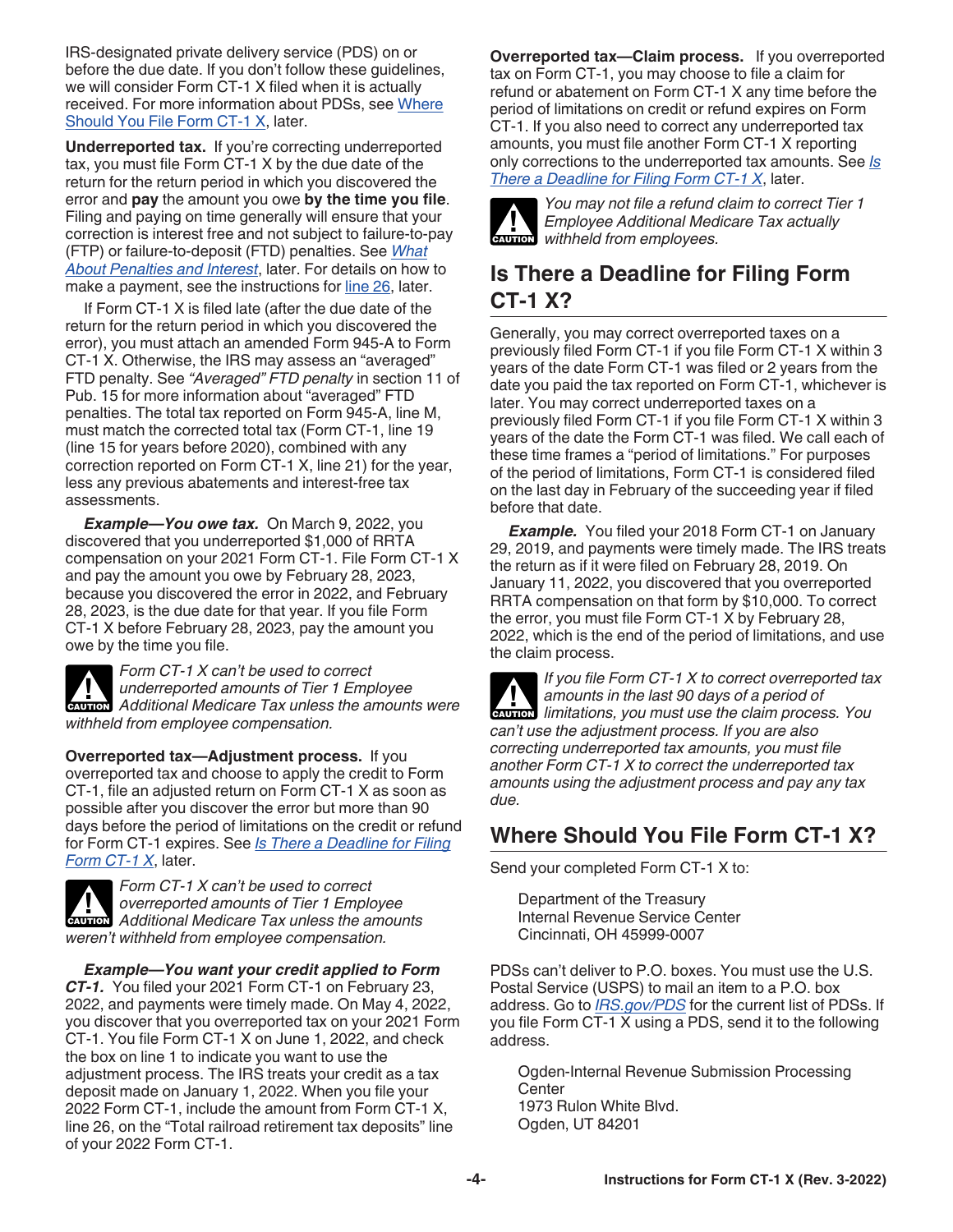<span id="page-4-0"></span>Use this address even though Form CT-1 X mailed by the USPS goes to Cincinnati.

# **How Should You Complete Form CT-1 X?**

### **Use a Separate Form CT-1 X for Each Year You're Correcting**

Use a separate Form CT-1 X for each Form CT-1 that you're correcting. For example, if you found errors on your Forms CT-1 for 2020 and 2021, file one Form CT-1 X to correct the 2020 Form CT-1. File a second Form CT-1 X to correct the 2021 Form CT-1

#### **Employer Identification Number (EIN), RRB Number, Name, and Address**

Enter your EIN, RRB number, name, and address in the spaces provided. Also enter your name and EIN on the top of pages 2, 3, 4, and 5, and on any attachments. If your address has changed since you filed your Form CT-1, enter the corrected information and the IRS will update your address of record. Be sure to write your name, EIN, "Form CT-1 X," and the calendar year you're correcting on the top of any attachments.

# **Return You're Correcting**

Enter the calendar year of the Form CT-1 you're correcting in the box at the top of page 1. Enter the same calendar year on pages 2, 3, 4, and 5.

### **Enter the Date You Discovered Errors**

You **must** enter the date you discovered errors. You discover an error when you have enough information to be able to correct it. If you're reporting several errors that you discovered at different times, enter the earliest date you discovered an error here. Report any subsequent dates and related errors on line 43.

#### **Must You Make an Entry on Each Line?**

You must provide all of the information requested at the top of page 1 of Form CT-1 X. You must check one box (but not both) in Part 1. In Part 2, you must check the box on line 3 and any applicable boxes on lines 4 and 5. In Part 3, if any line doesn't apply, leave it blank. Complete Parts 4 and 5 as instructed.

#### **How Should You Report Negative Amounts?**

Form CT-1 X uses negative numbers to show reductions in tax (credits) and positive numbers to show additional tax (amounts you owe).

When reporting a negative amount in columns 3 and 4, use a minus sign instead of parentheses. For example, enter "-10.59" instead of "(10.59)." However, if you're completing the return on your computer and your software only allows you to use parentheses to report negative amounts, you may use them.

# **How Should You Make Entries on Form CT-1 X?**

You can help the IRS process Form CT-1 X timely and accurately if you follow these guidelines.

• Type or print your entries.

- Use Courier font (if possible) for all typed or
- computer-generated entries.

• Omit dollar signs. You may use commas and decimal points, if desired. Enter dollar amounts to the left of any preprinted decimal point and cents to the right of it.

• Always show an amount for cents, even if it is zero. Don't round entries to whole dollars.

• Complete all five pages and sign Form CT-1 X on page 5.

• Staple multiple sheets in the upper-left corner.

#### **What About Penalties and Interest?**

Generally, your correction of an underreported tax amount won't be subject to an FTP penalty, FTD penalty, or interest if you:

• File on time (by the due date of the year in which you discover the error),

• **Pay** the amount shown on line 26 **by the time you file**  Form CT-1 X,

• Enter the date you discovered the error, and

• Explain in detail the grounds and facts relied on to support the correction.

No correction will be eligible for interest-free treatment if any of the following apply.

• The underreported amounts relate to an issue that was raised in an examination of a prior period.

• You knowingly underreported your employment tax liability.

• You received a notice and demand for payment.

• You received a notice of determination under section 7436.

If you receive a notice about a penalty after you file this return, reply to the notice with an explanation and we will determine if you meet reasonable-cause criteria. Don't attach an explanation when you file your return.

# **Overview of the Process**

To correct a previously filed Form CT-1, use Form CT-1 X to file either an adjusted railroad retirement tax return or a claim for refund or abatement. The adjustment process and the claim process are outlined below.

If you underreported the tax. If you underreported the tax on a previously filed Form CT-1, check the box on line 1 and **pay** any additional amount you owe **by the time you file** Form CT-1 X. For details on how to make a payment, see the instructions for [line 26](#page-17-0), later.

*Example—You underreported RRTA taxes.* On June 23, 2022, you discovered an error that results in additional tax on your 2021 Form CT-1. File Form CT-1 X by February 28, 2023, and pay the amount you owe by the time you file. See *[When Should You File Form CT-1 X](#page-2-0)*, earlier. Don't attach Form CT-1 X to your 2022 Form CT-1.

*If you overreported the tax.* If you overreported the tax on a previously filed Form CT-1, **choose** one of the following options.

• *Use the adjustment process.* Check the box on line 1 to apply any credit (negative amount) from line 26 to Form CT-1 for the year during which you file Form CT-1 X.

• *Use the claim process.* Check the box on line 2 to file a claim on Form CT-1 X requesting a refund or abatement of the amount shown on line 26.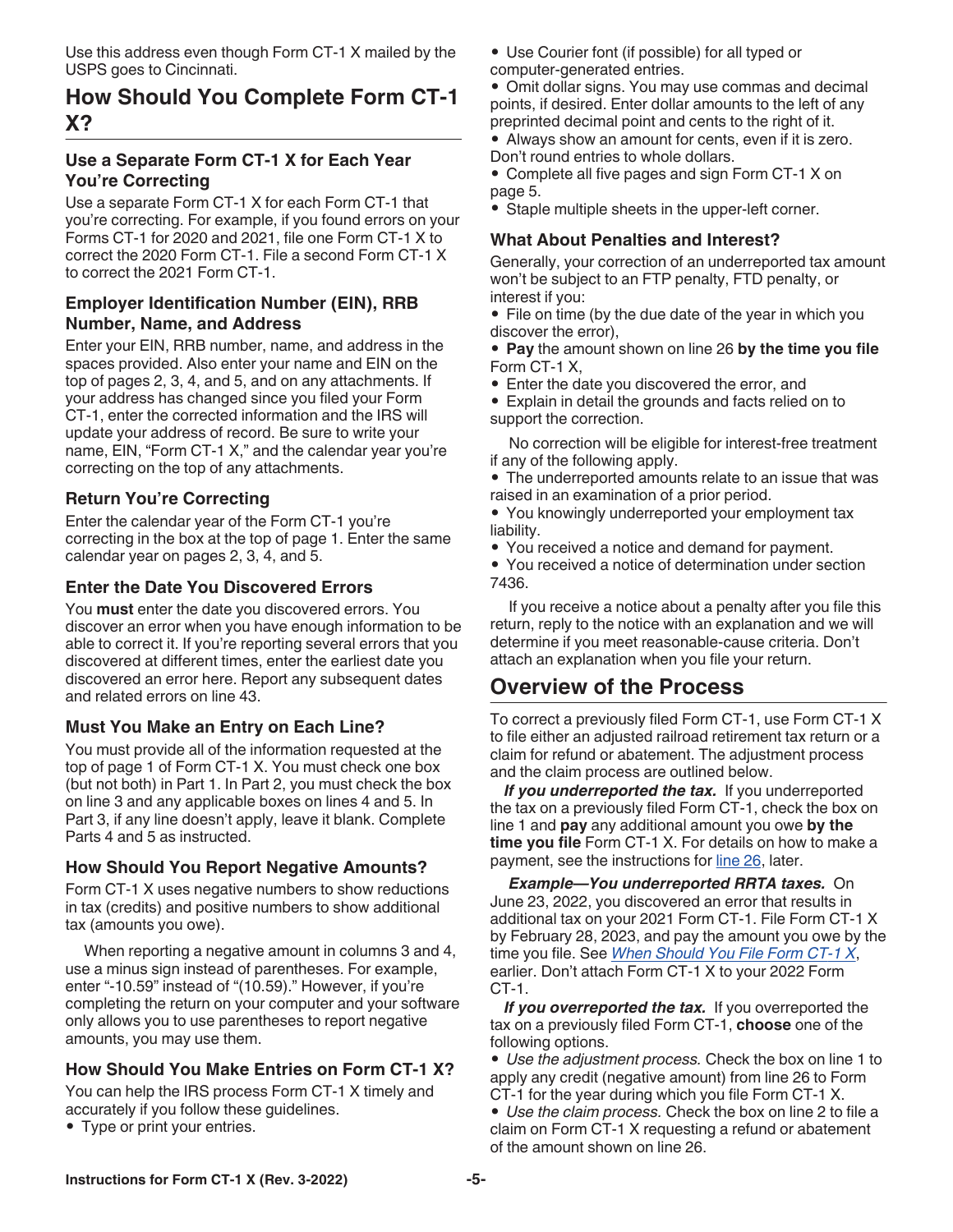<span id="page-5-0"></span>*To ensure that the IRS has enough time to process a credit for an overreporting tax adjustment in the year during which you file Form CT-1 X, you're encouraged to file Form CT-1 X correcting the overreported tax amount in the first 11 months of a year. For example, if you discover an overreported tax amount in December, you may want to file Form CT-1 X in the first 11 months of the next year. However, there must be 90 days remaining on the period of limitations when you file Form CT-1 X. See the* [Caution](#page-3-0) *under* Is There a Deadline for Filing Form CT-1 X*, earlier. This should ensure that the IRS will have enough time to process the Form CT-1 X so that the credit will be posted before you file Form CT-1, thus avoiding an erroneous balance due notice from the IRS. See the example next.* **TIP**

*Example—You want your overreported tax applied as a credit on Form CT-1.* On December 19, 2022, you discover you overreported your tax on your 2021 Form CT-1 and want to choose the adjustment process. To allow the IRS enough time to process the credit, you file Form CT-1 X on March 8, 2023, and take the credit on your 2023 Form CT-1.

# **Specific Instructions Part 1: Select ONLY One Process**

Because Form CT-1 X may be used to file either an adjusted railroad retirement tax return or a claim for refund or abatement, you **must** check one box on either line 1 or line 2. Don't check both boxes.

**Correcting an employment tax credit or Tier 1 tax deferral.** For boxes 1 and 2, if you underreported an employment tax credit or Tier 1 tax deferral, treat it like you overreported a tax amount. If you overreported an employment tax credit or Tier 1 tax deferral, treat it like you underreported a tax amount. If you're filing Form CT-1 X to adjust only an employment tax credit and/or Tier 1 tax deferral and you're not correcting any overreported taxes on Form CT-1 X, lines 6–17, skip lines 4 and 5.

# **1. Adjusted Railroad Retirement Tax Return**

Check the box on line 1 if you're correcting underreported tax amounts or overreported tax amounts and you would like to use the adjustment process to correct the errors.

If you're correcting both underreported tax amounts and overreported tax amounts on this form, you **must**  check this box. If you check this box, any negative amount shown on line 26 will be applied as a credit (tax deposit) to your Form CT-1 for the year in which you're filing this form. See *Example—You want your overreported tax applied as a credit on Form CT-1*, earlier.



*Form CT-1 X can't be used to correct overreported amounts of Tier 1 Employee*  **Properties Additional Medicare Tax unless the amounts of Tier 1 Employee** *weren't withheld from employee compensation.*

**If you owe tax. Pay** the amount shown on line 26 **by the time you file** Form CT-1 X. Generally, you won't be charged interest if you file on time, pay on time, enter the

date you discovered the error, and explain the correction on line 43.

**If you have a credit.** You overreported RRTA taxes (you have a negative amount on line 26) and want the IRS to apply the credit to Form CT-1 for the period during which you filed Form CT-1 X. The IRS will apply your credit on the first day of the Form CT-1 year during which you filed Form CT-1 X. However, the credit you show on Form CT-1 X, line 26, may not be fully available on your Form CT-1 if the IRS corrects it during processing or you owe other taxes, penalties, or interest. The IRS will notify you if your claimed credit changes or if the amount available as a credit on Form CT-1 was reduced because of unpaid taxes, penalties, or interest.

*Don't check the box on line 1 if you're correcting overreported tax amounts and the period of*  **limitations on credit or refund for Form CT-1 will all the period of** *expire within 90 days of the date you file Form CT-1 X. Instead, check the box on line 2. See* [Is There a Deadline](#page-3-0)  [for Filing Form CT-1 X](#page-3-0)*, earlier.*

# **2. Claim**

Check the box on line 2 to use the claim process if you're correcting **overreported tax amounts only** and you're claiming a refund or abatement for the negative amount (credit) shown on line 26. Don't check this box if you're correcting any underreported tax amounts on this form.

You must check the box on line 2 if you have a credit (a negative amount on line 26) and the period of limitations on credit or refund for Form CT-1 will expire within 90 days of the date you file Form CT-1 X. See *[Is There a](#page-3-0) [Deadline for Filing Form CT-1 X](#page-3-0)*, earlier.

The IRS usually processes claims shortly after they are filed. The IRS will notify you if your claim is denied, accepted as filed, or selected to be examined. See Pub. 556, Examination of Returns, Appeal Rights, and Claims for Refund, for more information.

Unless the IRS corrects Form CT-1 X during processing or you owe other taxes, penalties, or interest, the IRS will refund the amount shown on line 26, plus any interest that applies.



*You may not file a refund claim to correct Tier 1 Employee Additional Medicare Tax actually*  **CAUTION** Employee Additional Med

# **Part 2: Complete the Certifications**

You must complete all certifications that apply by checking the appropriate boxes. If all of your corrections relate to underreported tax amounts, complete line 3 only; skip lines 4 and 5 and go to Part 3.

If your corrections relate to overreported tax amounts, other than corrections related to underreported employment tax credits and Tier 1 tax deferrals, you have a duty to ensure that your employees' rights to recover overpaid Employee RRTA taxes that you withheld are protected. The certifications on lines 4 and 5 address the requirement to:

• Repay or reimburse your employees for the overcollection of Employee RRTA taxes, or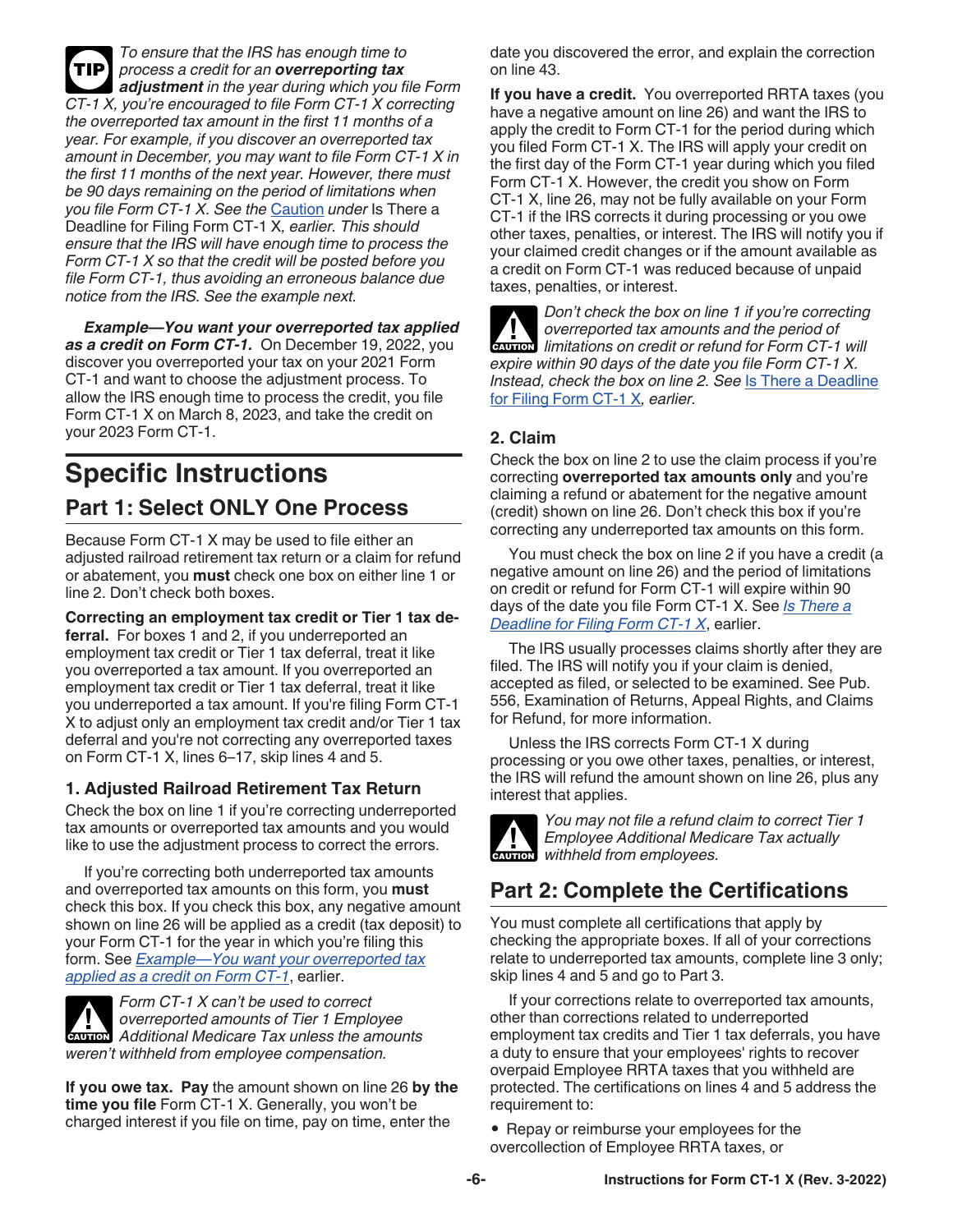• Obtain consents from your employees to file a claim on their behalf. See *[Rev. Proc. 2017-28](https://www.irs.gov/irb/2017-14_IRB#RP-2017-28)* for guidance on the requirements for both a request for employee consent and for the employee consent.

For purposes of these certifications, Employee RRTA taxes consist of Tier 1 Employee tax, Tier 1 Employee Medicare tax, and Tier 2 Employee tax. Employer RRTA taxes consist of Tier 1 Employer tax, Tier 1 Employer Medicare tax, and Tier 2 Employer tax.

### **3. Filing Forms W-2 or Forms W-2c**

Check the box on line 3 to certify that you filed or will file Forms W-2 or Forms W-2c with the SSA, as required, showing your employees' correct wage and tax amounts. See the General Instructions for Forms W-2 and W-3 for detailed information about filing requirements.

You must check the box on line 3 to certify that you filed Forms W-2 or Forms W-2c even if your corrections on Form CT-1 X don't change amounts shown on those forms. For example, if your only correction to Form CT-1 involves misstated tax adjustments, which don't change the amounts reported on your employee's Form W-2 (see the instructions for [line 18](#page-12-0), later), check the box on line 3 to certify that you already filed all required Forms W-2 and W-2c with the SSA. In this situation, you're certifying that you don't need to file Form W-2c because you already filed a correct Form W-2.

# **4. Certifying Overreporting Adjustments**

If you overreported RRTA tax and/or Tier 1 Employee Additional Medicare Tax and checked the box on line 1, check the appropriate box on line 4. You may need to check more than one box. If you obtained written statements from some employees but you couldn't locate employees or secure the statements of the remaining employees, check all applicable boxes. Provide a summary on line 43 of the amount of the corrections for both the employees who provided written statements and for those who didn't.

*You may not use Form CT-1 X to correct overreported amounts of Tier 1 Employee Additional Medicare Tax unless the amounts weren't withheld from employee compensation.*

**4a.** Check the box on line 4a if your overreported amount includes each affected employee share of overcollected Employee RRTA taxes. You're certifying that you repaid or reimbursed the prior year Employee RRTA taxes and you received written statements from the employees stating that they didn't and won't receive a refund or credit for the prior year taxes. Don't send these statements to the IRS. Keep them for your records. Generally, all employment tax records must be kept for at least 4 years. Records related to qualified sick leave compensation and qualified family leave compensation for leave taken after March 31, 2021, and before October 1, 2021, and records related to qualified compensation for the employee retention credit paid after June 30, 2021, should be kept for at least 6 years. Copies must be submitted to the IRS if requested.

**4b.** Check the box on line 4b to certify that your overreported amount is only for Employer RRTA taxes on those employees whom you were unable to find or those who didn't give you a statement described on line 4a.

**4c.** Check the box on line 4c to certify that your overreported amount is only for RRTA taxes and/or Tier 1 Employee Additional Medicare Tax that you didn't withhold from your employees.

### **5. Certifying Claims**

If you're filing a claim for refund or abatement of overreported RRTA tax and/or Tier 1 Employee Additional Medicare Tax and checked the box on line 2, check the appropriate box on line 5. You may need to check more than one box. If you obtained written statements or consents from some employees but you couldn't locate employees or secure the statements of the remaining employees, check all applicable boxes. Provide a summary on line 43 of the amount of the corrections for the employees who provided statements or consents and those who didn't.

*You may not file a refund claim to correct Tier 1 Employee Additional Medicare Tax actually*  **Employee Additional Medicare Tax actually**<br> **CAUTION** Withheld from employees. If you request their *consent to file a claim for employee RRTA taxes you must tell your employees that you can't claim a refund of any Tier 1 Employee Additional Medicare Tax on their behalf. See [Rev. Proc. 2017-28](https://www.irs.gov/irb/2017-14_IRB#RP-2017-28) for sample language to use in your request.*

**5a.** Check the box on line 5a if your overreported tax includes overcollected Employee RRTA taxes for each affected employee. You're certifying that you repaid or reimbursed to the employees their share of the prior year Employee RRTA taxes and you received written statements from those employees stating that they didn't and won't receive a refund or credit for the prior year taxes. Don't send these statements to the IRS. Keep them for you records. Generally, all employment tax records must be kept for at least 4 years. Records related to qualified sick leave compensation and qualified family leave compensation for leave taken after March 31, 2021, and before October 1, 2021, and records related to qualified compensation for the employee retention credit paid after June 30, 2021, should be kept for at least 6 years. Copies must be submitted to the IRS if requested.

**5b.** Check the box on line 5b if your overreported tax includes overcollected prior year Employee RRTA taxes for each affected employee and you haven't yet repaid or reimbursed the Employee RRTA taxes. You're certifying that you received consent from each affected employee to file a claim on the employee share of those taxes and you received written statements from those employees stating that they didn't and won't receive a refund or credit for the prior year taxes.

An employee consent must:

• Contain the name, address, and social security number (or truncated taxpayer identification number, when appropriate) of the employee;

- Contain the name, address, and EIN of the employer;
- Contain the tax period(s), type of tax, and the amount of tax for which the consent is provided;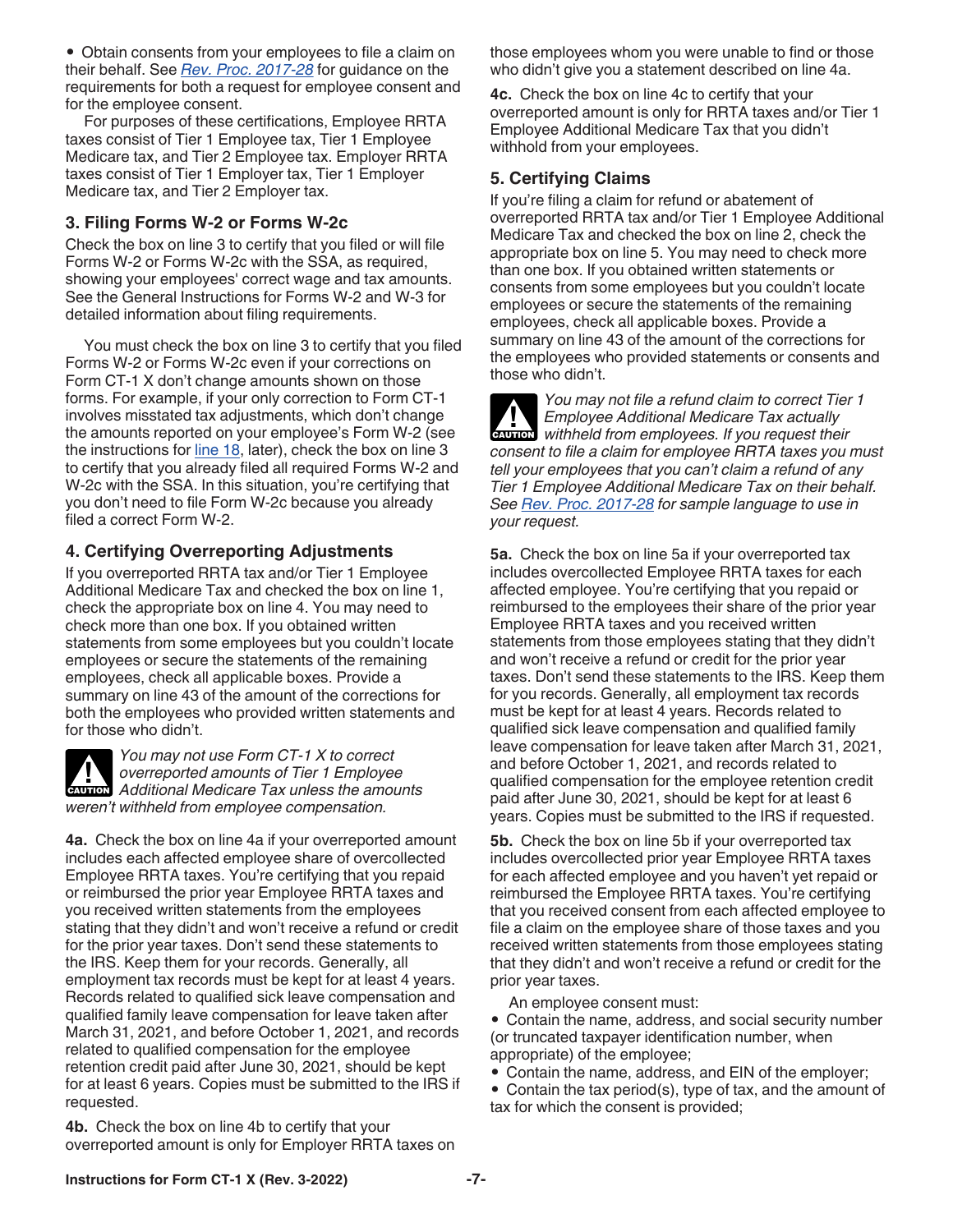<span id="page-7-0"></span>• Affirmatively state that the employee authorizes the employer to claim a refund for the overpayment of the employee share of tax;

• Include the employee's written statement certifying that the employee hasn't made any previous claims (or the claims were rejected) and won't make any future claims for refund or credit of the amount of the overcollection;

• Identify the basis of the claim; and

• Be dated and contain the employee's signature under penalties of perjury. The penalties of perjury statement should be located immediately above the required signature.

Don't send these statements and consents to the IRS. Keep them for your records. Generally, all employment tax records must be kept for at least 4 years. Records related to qualified sick leave compensation and qualified family leave compensation for leave taken after March 31, 2021, and before October 1, 2021, and records related to qualified compensation for the employee retention credit paid after June 30, 2021, should be kept for at least 6 years. Copies must be submitted to the IRS if requested.

In certain situations, you may not have repaid or reimbursed your employees or obtained their consents prior to filing a claim, such as in cases where the period of limitations on credit or refund is about to expire. In those situations, file Form CT-1 X but don't check a box on line 5. Tell us on line 43 that you haven't repaid or reimbursed employees or obtained consents at the time you file the claim. However, you must repay or reimburse your employees and certify that you have done so before the IRS can allow the claim.

**5c.** Check the box on line 5c to certify that your overreported tax is only for the Employer RRTA taxes. This applies when affected employees didn't give you consent to file a claim for refund for the Employee RRTA taxes, they couldn't be found, or they didn't give you a statement described on line 5b.

**5d.** Check the box on line 5d to certify that your overreported amount is only for RRTA taxes and/or Tier 1 Employee Additional Medicare Tax that you didn't withhold from your employees.

# **Part 3: Enter the Corrections for the Calendar Year You're Correcting**

#### **What Amounts Should You Report in Part 3?**

On lines 6–17, columns 1 and 2, show amounts for **all** of your employees, not just for those employees whose amounts you're correcting.

If a correction that you report in column 4 includes both underreported and overreported amounts (see the instructions for [line 41,](#page-20-0) later), provide details for each error on line 43.

Because special circumstances apply for lines 18–20d, 22–25c, and 27–40, read the instructions for each line carefully before entering amounts in the columns.

If any line doesn't apply to you, leave it blank.



*If you previously adjusted or amended Form CT-1 using Form CT-1 X, or because of an IRS*  **CAUTION** *examination change, show amounts in column 2 that include those previously reported corrections.*

#### **6. Tier 1 Employer Tax—Compensation**



*For purposes of these instructions, all references to "sick pay" mean ordinary sick pay, not "qualified sick leave compensation."*

If you're correcting the compensation (other than tips and sick pay) for the Tier 1 Employer tax you reported on Form CT-1, line 1, enter the total corrected amount for **all**  employees in column 1. In column 2, enter the amount you originally reported or as previously corrected. In column 3, enter the difference between columns 1 and 2. If you (or the IRS) previously corrected the amount reported on Form CT-1, line 1, enter in column 2 the amount after any previous corrections.

 line 6 (column 1) - line 6 (column 2)

line 6 (column 3) If the amount in column 2 is larger than the amount in column 1, use a minus sign in column 3.

Multiply the amount in column 3 by 0.062 (6.2% tax rate) and enter the result in column 4.

| line 6 (column 3)   |                                                                                    |
|---------------------|------------------------------------------------------------------------------------|
| 0.062<br>x          |                                                                                    |
| line $6$ (column 4) | If the amount in column 3 used a minus sign,<br>also use a minus sign in column 4. |

#### *Example—Tier 1 Employer compensation*

*decreased.* You reported \$9,000 as Tier 1 Employer compensation in computing the tax on line 1 of your 2021 Form CT-1. In December 2022, you discovered that you included \$2,000 in compensation for one of your employees twice. To correct the error, figure the difference on Form CT-1 X as shown.

| Column 1 (corrected amount)  | 7,000.00    |
|------------------------------|-------------|
| Column 2 (Form CT-1, line 1) | $-9,000.00$ |
| Column 3 (difference)        | $-2,000.00$ |

Use the difference in column 3 to determine your tax correction.

| Column 3 (difference)     | $-2.000.00$ |
|---------------------------|-------------|
| Tax rate (6.2%)           | x 0.062     |
| Column 4 (tax correction) | $-124.00$   |

Be sure to explain the reasons for this correction on line 43.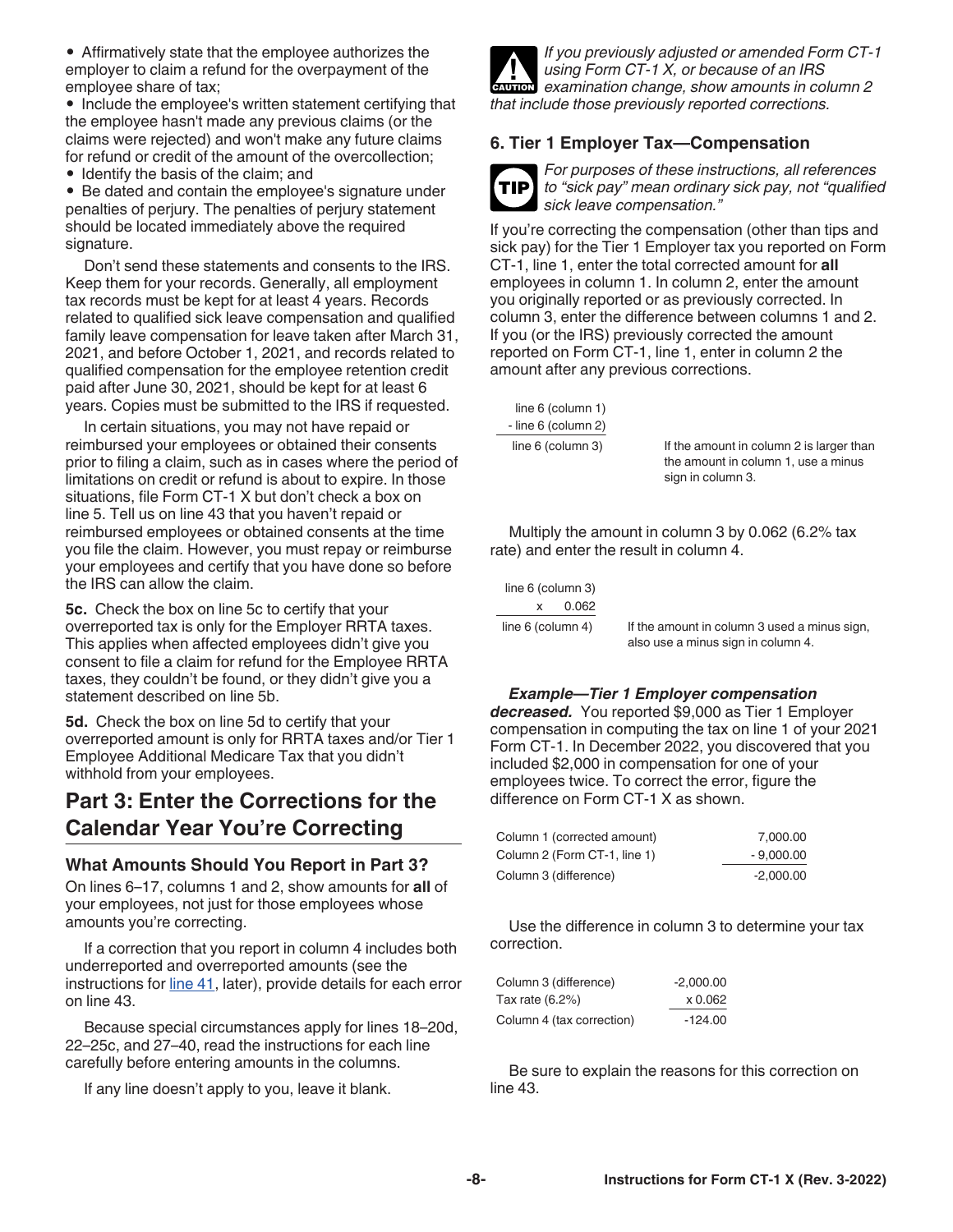#### **7. Tier 1 Employer Medicare Tax—Compensation**

If you're correcting the compensation (other than tips and sick pay) for the Tier 1 Employer Medicare tax you reported on Form CT-1, line 2, enter the total corrected amount in column 1. In column 2, enter the amount you originally reported or as previously corrected. In column 3, enter the difference between columns 1 and 2.

 line 7 (column 1) - line 7 (column 2)

line 7 (column 3) If the amount in column 2 is larger than the amount in column 1, use a minus sign in column 3.

Multiply the amount in column 3 by 0.0145 (1.45% tax rate) and enter the result in column 4.

| line 7 (column 3) |  |            |
|-------------------|--|------------|
|                   |  | $x$ 0.0145 |
| line 7 (column 4) |  |            |

If the amount in column 3 used a minus sign, also use a minus sign in column 4.

#### *Example—Tier 1 Employer Medicare*

*compensation decreased.* Following *[Example—Tier 1](#page-7-0)  [Employer compensation decreased](#page-7-0)* in the instructions for line 6, the compensation that you counted twice was also Tier 1 Employer Medicare compensation. To correct the error, figure the difference on Form CT-1 X as shown.

| Column 1 (corrected amount)  | 7.000.00    |
|------------------------------|-------------|
| Column 2 (Form CT-1, line 2) | $-9.000.00$ |
| Column 3 (difference)        | $-2.000.00$ |

Use the difference in column 3 to determine your tax correction.

| Column 3 (difference)     | $-2.000.00$ |
|---------------------------|-------------|
| Tax rate (1.45%)          | x 0.0145    |
| Column 4 (tax correction) | -29.00      |

Be sure to explain the reasons for this correction on line 43.

#### **8. Tier 2 Employer Tax—Compensation**

If you're correcting the compensation (other than tips) for the Tier 2 Employer tax you reported on Form CT-1, line 3, enter the total corrected amount in column 1. In column 2, enter the amount you originally reported or as previously corrected. In column 3, enter the difference between columns 1 and 2.

 line 8 (column 1) - line 8 (column 2)

line 8 (column 3) If the amount in column 2 is larger than the amount in column 1, use a minus sign in column 3.

Multiply the amount in column 3 **by the rate stated on line 3 of the Form CT-1 for the year that you're correcting** and enter the result in column 4. If the amount in column 3 used a minus sign, also use a minus sign in column 4.

*Example—Tier 2 Employer compensation decreased.* Following *[Example—Tier 1 Employer](#page-7-0)  [compensation decreased](#page-7-0)* in the instructions for line 6, the compensation that you counted twice was also Tier 2 Employer compensation. Because you're correcting your 2021 Form CT-1 in this example, use the rate from line 3 (13.1%) shown on that return. To correct the error, figure the difference on Form CT-1 X as shown.

| Column 1 (corrected amount)  | 7.000.00    |
|------------------------------|-------------|
| Column 2 (Form CT-1, line 3) | $-9.000.00$ |
| Column 3 (difference)        | $-2,000.00$ |

Use the difference in column 3 to determine your tax correction.

| Column 3 (difference)     | $-2.000.00$ |
|---------------------------|-------------|
| Tax rate (13.1%)          | x 0.131     |
| Column 4 (tax correction) | $-262.00$   |

Be sure to explain the reasons for this correction on line 43.

#### **9. Tier 1 Employee Tax—Compensation**

If you're correcting the compensation, including tips reported, but excluding sick pay, for the Tier 1 Employee tax you reported on Form CT-1, line 4, enter the total corrected amount in column 1. In column 2, enter the amount you originally reported or as previously corrected. In column 3, enter the difference between columns 1 and 2.

| line $9$ (column 1) |                                                                                                      |
|---------------------|------------------------------------------------------------------------------------------------------|
| - line 9 (column 2) |                                                                                                      |
| line 9 (column 3)   | If the amount in column 2 is larger than<br>the amount in column 1, use a minus<br>sign in column 3. |

Multiply the amount in column 3 by 0.062 (6.2% tax rate) and report the result in column 4.

| line 9 (column 3) |      |
|-------------------|------|
| x 0.062           |      |
| line 9 (column 4) | If t |

he amount in column 3 used a minus sign, also use a minus sign in column 4.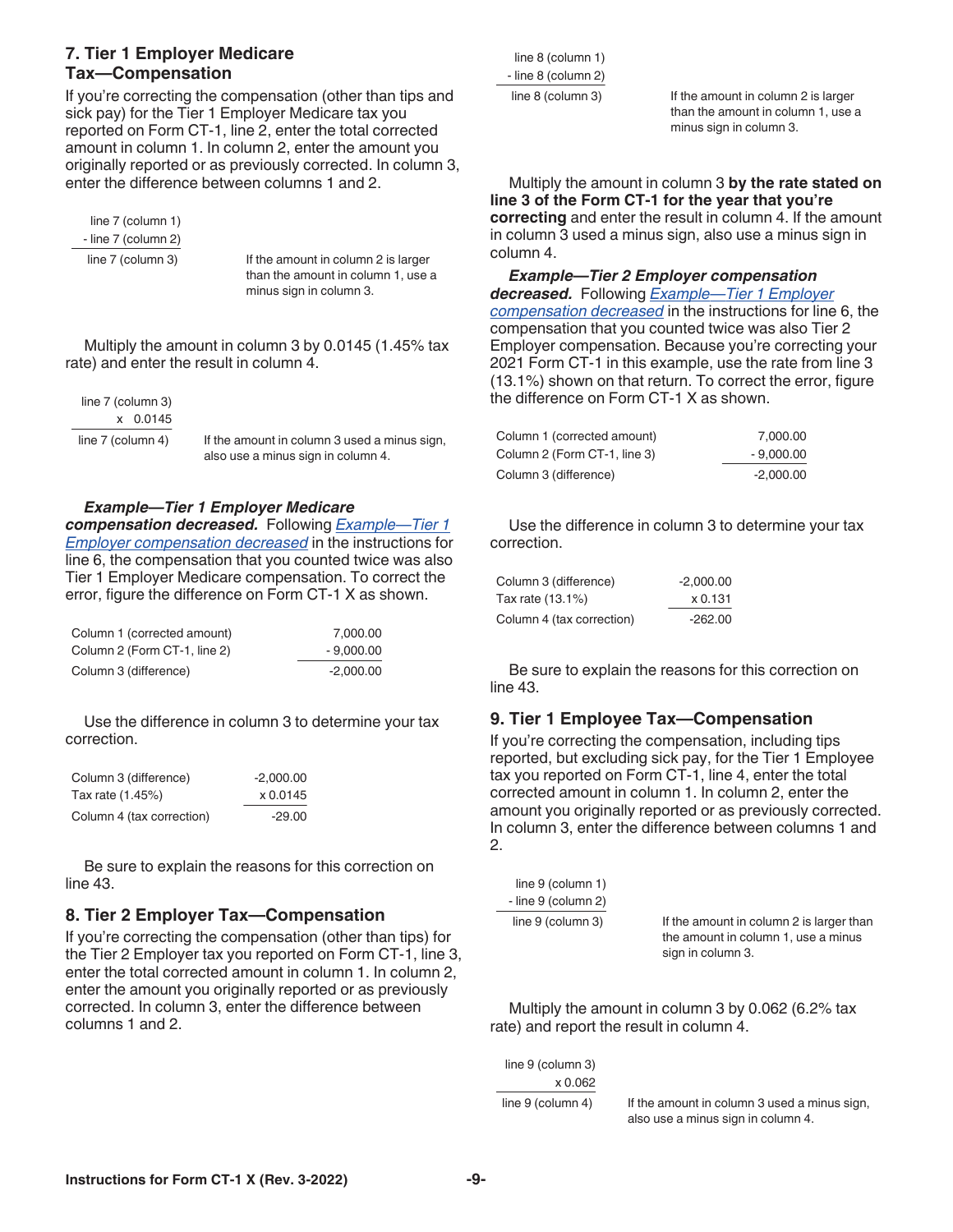<span id="page-9-0"></span>Be sure to explain the reasons for this correction on line 43.

#### **10. Tier 1 Employee Medicare Tax—Compensation**

If you're correcting the compensation, including tips reported, but excluding sick pay, for the Tier 1 Employee Medicare tax you reported on Form CT-1, line 5, enter the total corrected amount in column 1. In column 2, enter the amount you originally reported or as previously corrected. In column 3, enter the difference between columns 1 and 2.

 line 10 (column 1) - line 10 (column 2)

line 10 (column 3) If the amount in column 2 is larger than the amount in column 1, use a minus sign in column 3.

Multiply the amount in column 3 by 0.0145 (1.45% tax rate) and enter the result in column 4.

line 10 (column 3) x 0.0145

line 10 (column 4) If the amount in column 3 used a minus sign, also use a minus sign in column 4.

Be sure to explain the reasons for this correction on line 43.

#### **11. Tier 1 Employee Additional Medicare Tax—Compensation (Other Than Sick Pay)**

You may use Form CT-1 X to correct errors to Tier 1 Employee Additional Medicare Tax withholding for prior years if the amount reported on Form CT-1, line 6, isn't the amount you actually withheld. This type of error is an administrative error. The administrative error adjustment corrects the amount reported on Form CT-1 to agree with the amount actually withheld from employees.

If a prior year error was a nonadministrative error, you may correct only the **compensation** subject to Tier 1 Employee Additional Medicare Tax withholding that was originally reported on Form CT-1, line 6, or previously corrected on Form CT-1 X. You can't correct the tax reported on Form CT-1, line 6.

**Prior year administrative error.** If you're correcting the compensation subject to Tier 1 Employee Additional Medicare Tax withholding that you reported on Form CT-1, line 6, enter the total corrected amount in column 1. In column 2, enter the amount you originally reported or as previously corrected. In column 3, enter the difference between columns 1 and 2.

 line 11 (column 1) - line 11 (column 2)

line 11 (column 3) If the amount in column 2 is larger than the amount in column 1, use a minus sign in column 3.

Multiply the amount in column 3 by 0.009 (0.9% tax rate) and enter the result in column 4.

line 11 (column 3) x 0.009

line 11 (column 4) If the amount in column 3 used a minus sign, also use a minus sign in column 4.

*Example—Prior year administrative error (incorrectly reported amount of Tier 1 Employee Additional Medicare Tax actually withheld).* Nathan Smith's compensation exceeded the \$200,000 withholding threshold for Tier 1 Employee Additional Medicare Tax in November 2021. The total compensation paid to Nathan for 2021 was \$230,000. You withheld \$270 (\$30,000 x 0.009) from Nathan's compensation. However, on your 2021 Form CT-1 you mistakenly reported \$3,000 on line 6 (*Compensation* column), and Tier 1 Employee Additional Medicare Tax withheld of \$27 on line 6 (*Tax*  column). You discover the error on March 16, 2022. This is an example of an administrative error that may be corrected in a later calendar year because the amount actually withheld differs from the amount reported on your 2021 Form CT-1. Use Form CT-1 X, line 11, to correct the error as shown below.

| Column 1 (corrected amount)   | 30,000,00   |
|-------------------------------|-------------|
| Column 2 (Form CT-1, line 6   | $-3.000.00$ |
| <i>(Compensation column))</i> |             |
| Column 3 (difference)         | 27,000.00   |

Use the difference in column 3 to determine your tax correction.

| Column 3 (difference)     | 27,000.00 |
|---------------------------|-----------|
| Tax rate (0.9%)           | x 0.009   |
| Column 4 (tax correction) | 243.00    |

Be sure to explain the reasons for this correction on line 43.

**Prior year nonadministrative errors.** You may correct **only** the compensation subject to Tier 1 Employee Additional Medicare Tax withholding that you reported on Form CT-1, line 6 (*Compensation* column). Enter the total corrected amount in column 1. In column 2, enter the amount you originally reported or as previously corrected. In column 3, enter the difference between columns 1 and 2.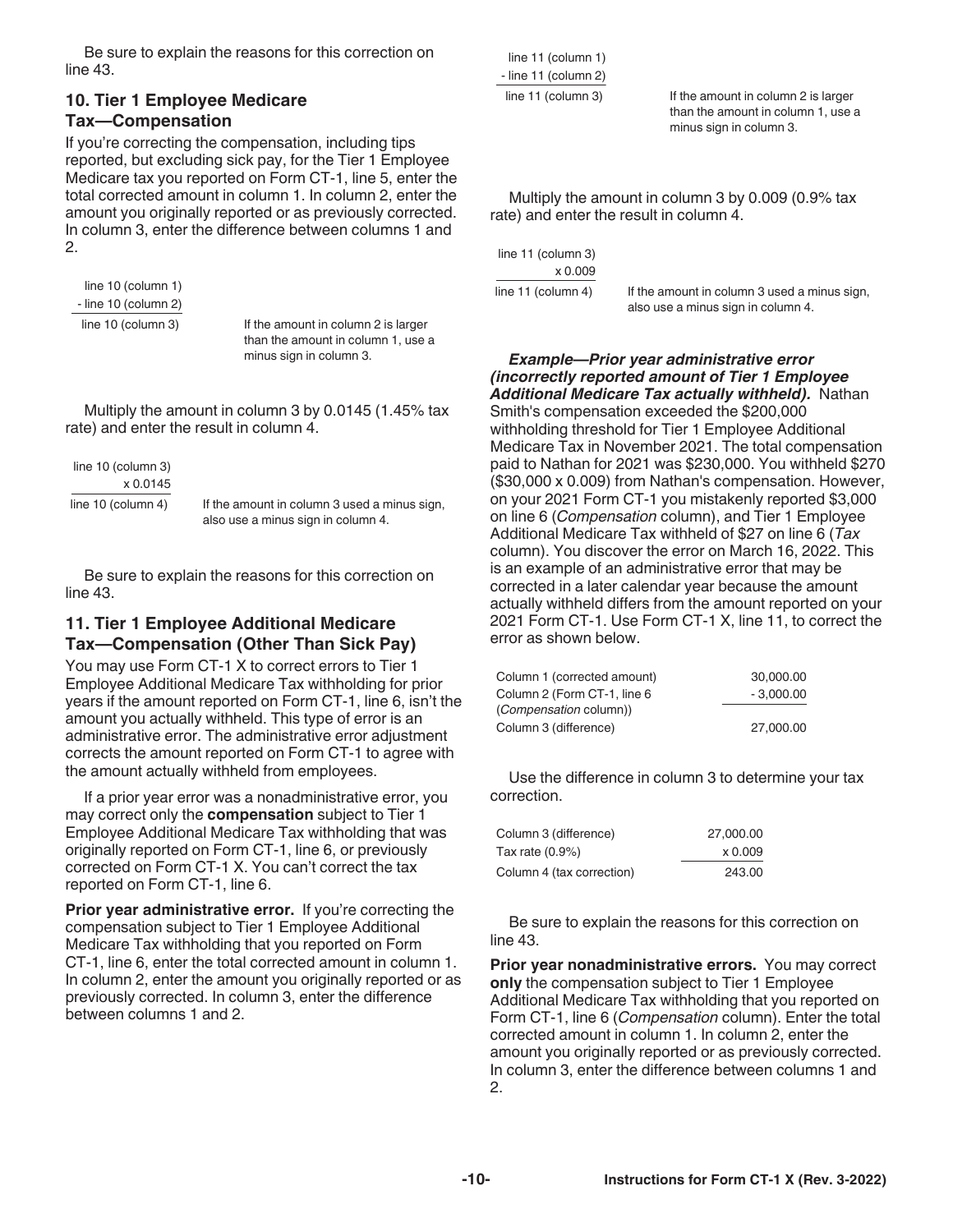line 11 (column 1) - line 11 (column 2)

line 11 (column 3) If the amount in column 2 is larger than the amount in column 1, use a minus sign in column 3.

Don't multiply the amount in column 3 by 0.009 (0.9% tax rate). Leave column 4 blank and explain the reasons for this correction on line 43.

*Example—Prior year nonadministrative error (failure to withhold Tier 1 Employee Additional Medicare Tax when required).* Leah Green's compensation exceeded the \$200,000 withholding threshold for Tier 1 Employee Additional Medicare Tax in December 2021. The total compensation paid to Leah for 2021 was \$220,000. You were required to withhold \$180 (\$20,000 x 0.009) but you withheld nothing and didn't report an amount on line 6 of your 2021 Form CT-1. You discover the error on March 16, 2022. File Form CT-1 X to correct the compensation subject to Tier 1 Employee Additional Medicare Tax withholding for your 2021 Form CT-1, but you may not correct the Tier 1 Employee Additional Medicare Tax withheld (column 4) because the error involves a previous year and the amount previously reported for the employee represents the actual amount withheld from the employee during 2021.

**Combination of prior year administrative and nonad-**

**ministrative errors.** If you're reporting both administrative errors and nonadministrative errors for the same prior year, enter the total corrected amount in column 1. In column 2, enter the amount you originally reported or as previously corrected. In column 3, enter the difference between columns 1 and 2. However, multiply only the amount of compensation reported in column 3 that is related to administrative errors by 0.009 (0.9% tax rate). Don't multiply any compensation reported in column 3 that was related to nonadministrative errors by 0.009 (0.9% tax rate). Use line 43 to explain in detail your corrections. The explanation must include the reasons for the corrections and a breakdown of the amount reported in column 3 into the amounts related to administrative errors and nonadministrative errors.

*Example—Combination of prior year administrative and nonadministrative errors.* Nathan Smith's compensation exceeded the \$200,000 withholding threshold for Tier 1 Employee Additional Medicare Tax in November 2021. The total compensation paid to Nathan for 2021 was \$230,000. You withheld \$270 (\$30,000 x 0.009) from Nathan's compensation. However, on your 2021 Form CT-1, you mistakenly reported \$3,000 on line 6 (*Compensation* column), and Tier 1 Employee Additional Medicare Tax withheld of \$27 on line 6 (*Tax*  column). The difference in compensation subject to Tier 1 Employee Additional Medicare Tax related to this administrative error is \$27,000 (\$30,000 - \$3,000).

Leah Green's compensation exceeded the \$200,000 withholding threshold for Tier 1 Employee Additional Medicare Tax in December 2021. The total compensation paid to Leah for 2021 was \$220,000. You were required to withhold \$180 (\$20,000 x 0.009) but you withheld nothing

and didn't report Leah's \$20,000 in compensation subject to Tier 1 Employee Additional Medicare Tax withholding on line 6 of your 2021 Form CT-1.

You discover both errors on March 16, 2022. Use Form CT-1 X, line 11, to correct the errors as shown below.

| Column 1 (corrected amount)   | 50,000,00   |
|-------------------------------|-------------|
| Column 2 (Form CT-1, line 6   | $-3.000.00$ |
| <i>(Compensation column))</i> |             |
| Column 3 (difference)         | 47.000.00   |

Determine the portion of compensation reported in column 3 that is related to the administrative error (\$47,000 - \$20,000 (nonadministrative error) = \$27,000 (administrative error)). Multiply this portion of column 3 by 0.009 (0.9% tax rate) to determine your tax correction.

| Difference related to administrative error | 27,000,00      |
|--------------------------------------------|----------------|
| Tax rate (0.9%)                            | $\times 0.009$ |
| Column 4 (tax correction)                  | 243.00         |

Be sure to explain the reasons for these corrections on line 43. You must also report that \$20,000 of the amount shown in column 3 was related to the correction of a prior year nonadministrative error and \$27,000 of the amount shown in column 3 was related to the correction of an administrative error.

#### **12. Tier 2 Employee Tax—Compensation**

If you're correcting the compensation, including tips reported, for the Tier 2 Employee tax you reported on Form CT-1, line 7, enter the total corrected amount in column 1. In column 2, enter the amount you originally reported or as previously corrected. In column 3, enter the difference between columns 1 and 2.

| line $12$ (column $1$ ) |                                                                                                      |
|-------------------------|------------------------------------------------------------------------------------------------------|
| - line 12 (column 2)    |                                                                                                      |
| line $12$ (column 3)    | If the amount in column 2 is larger<br>than the amount in column 1, use a<br>minus sign in column 3. |

Multiply the amount in column 3 **by the rate stated on line 7 of the Form CT-1 for the year that you're correcting** and enter the result in column 4. If the amount in column 3 used a minus sign, also use a minus sign in column 4.

*Example—Tier 2 Employee compensation decreased.* Following *[Example—Tier 1 Employer](#page-7-0)  [compensation decreased](#page-7-0)* in the instructions for line 6, the compensation that you counted twice was also Tier 2 Employee compensation. Because you're correcting your 2021 Form CT-1 in this example, use the rate for line 7 (4.9%) shown on that return. To correct the error, figure the difference on Form CT-1 X as shown.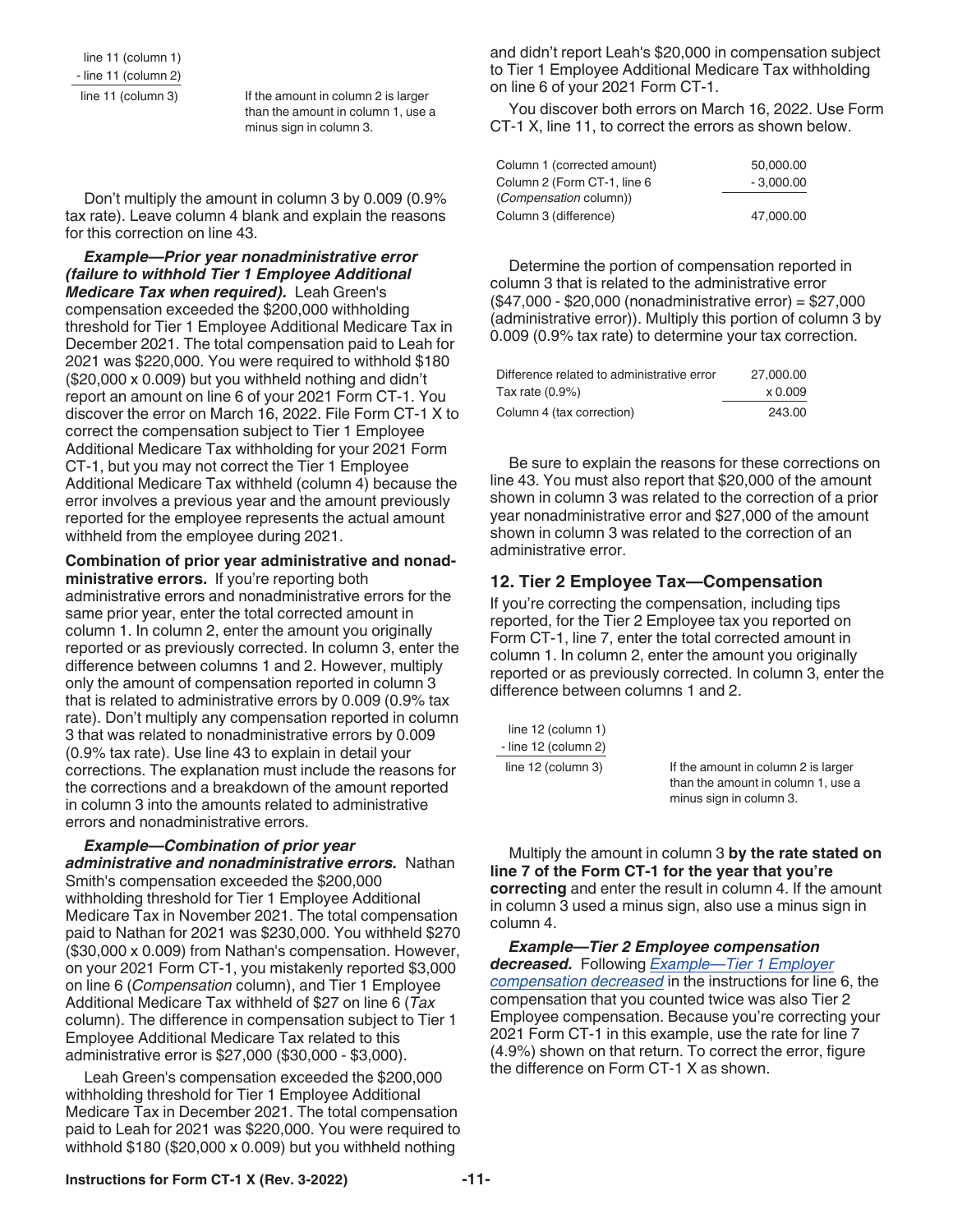| Column 1 (corrected amount)  | 7.000.00    |
|------------------------------|-------------|
| Column 2 (Form CT-1, line 7) | $-9.000.00$ |
| Column 3 (difference)        | $-2.000.00$ |

Use the difference in column 3 to determine your tax correction.

| Column 3 (difference)     | $-2.000.00$ |
|---------------------------|-------------|
| Tax rate $(4.9\%)$        | x 0.049     |
| Column 4 (tax correction) | $-98.00$    |

Be sure to explain the reasons for this correction on line 43.



*For purposes of these instructions, all references to "sick pay" mean ordinary sick pay, not "qualified sick leave compensation."*

#### **13. Tier 1 Employer Tax—Sick Pay**

If you're correcting the sick pay for the Tier 1 Employer tax you reported on Form CT-1, line 8, enter the total corrected amount in column 1. In column 2, enter the amount you originally reported or as previously corrected. In column 3, enter the difference between columns 1 and 2.

 line 13 (column 1) - line 13 (column 2)

line 13 (column 3) If the amount in column 2 is larger than the amount in column 1, use a minus sign in column 3.

Multiply the amount in column 3 by 0.062 (6.2% tax rate) and enter the result in column 4.

| line 13 (column 3)   |                                                                                    |
|----------------------|------------------------------------------------------------------------------------|
| x 0.062              |                                                                                    |
| line $13$ (column 4) | If the amount in column 3 used a minus sign,<br>also use a minus sign in column 4. |

#### *Example—Tier 1 Employer sick pay increased.*

You reported \$8,000 as Tier 1 Employer sick pay in computing the tax on line 8 of your 2021 Form CT-1. In December 2022, you discover that you overlooked \$1,000 in sick pay for one of your employees. To correct the error, figure the difference on Form CT-1 X as shown.

| Column 1 (corrected amount)  | 9.000.00    |
|------------------------------|-------------|
| Column 2 (Form CT-1, line 8) | $-8.000.00$ |
| Column 3 (difference)        | 1.000.00    |

Use the difference in column 3 to determine your tax correction.

| Column 3 (difference)     | 1.000.00 |
|---------------------------|----------|
| Tax rate (6.2%)           | x 0.062  |
| Column 4 (tax correction) | 62.00    |

Be sure to explain the reasons for this correction on line 43.

#### **14. Tier 1 Employer Medicare Tax—Sick Pay**

If you're correcting the sick pay for the Tier 1 Employer Medicare tax you reported on Form CT-1, line 9, enter the total corrected amount in column 1. In column 2, enter the amount you originally reported or as previously corrected. In column 3, enter the difference between columns 1 and 2.

| line 14 (column 1)   |
|----------------------|
| - line 14 (column 2) |
| line 14 (column 3)   |

If the amount in column 2 is larger than the amount in column 1, use a minus sign in column 3.

Multiply the amount in column 3 by 0.0145 (1.45% tax rate) and enter the result in column 4.

| line $14$ (column 3) |                                              |
|----------------------|----------------------------------------------|
| x 0.0145             |                                              |
| line $14$ (column 4) | If the amount in column 3 used a minus sign, |
|                      | also use a minus sign in column 4.           |

Be sure to explain the reasons for this correction on line 43.

#### **15. Tier 1 Employee Tax—Sick Pay**

If you're correcting the sick pay for the Tier 1 Employee tax you reported on Form CT-1, line 10, enter the total corrected amount in column 1. In column 2, enter the amount you originally reported or as previously corrected. In column 3, enter the difference between columns 1 and 2.

| line 15 (column 1)   |  |
|----------------------|--|
| - line 15 (column 2) |  |
| line 15 (column 3)   |  |

If the amount in column 2 is larger than the amount in column 1, use a minus sign in column 3.

Multiply the amount in column 3 by 0.062 (6.2% tax rate) and enter the result in column 4.

| line $15$ (column 3) |                                                                                    |
|----------------------|------------------------------------------------------------------------------------|
| x 0.062              |                                                                                    |
| line $15$ (column 4) | If the amount in column 3 used a minus sign,<br>also use a minus sign in column 4. |

Be sure to explain the reasons for this correction on line 43.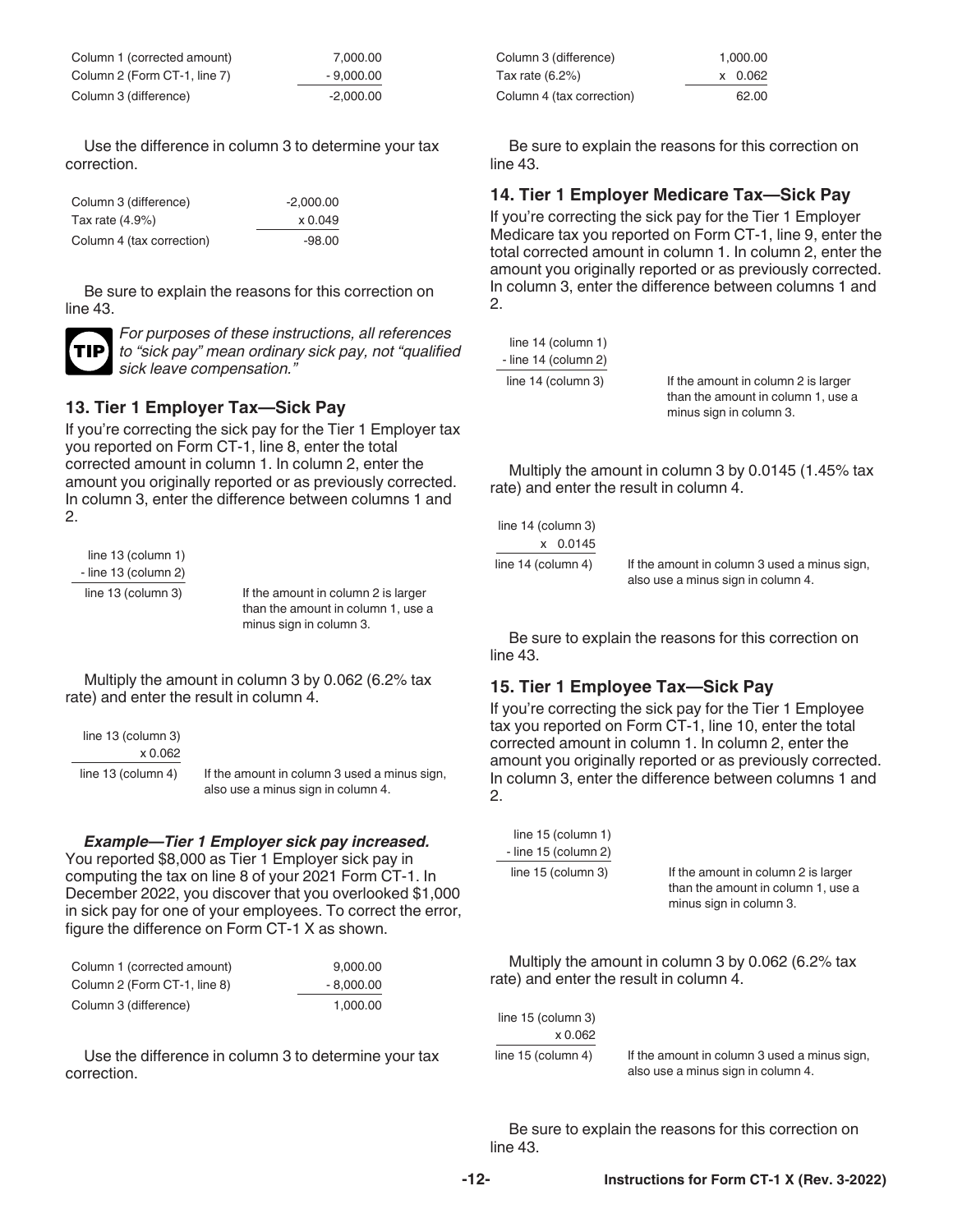### <span id="page-12-0"></span>**16. Tier 1 Employee Medicare Tax—Sick Pay**

If you're correcting the sick pay for the Tier 1 Employee Medicare tax you reported on Form CT-1, line 11, enter the total corrected amount in column 1. In column 2, enter the amount you originally reported or as previously corrected. In column 3, enter the difference between columns 1 and 2.

 line 16 (column 1) - line 16 (column 2)

line 16 (column 3) If the amount in column 2 is larger than the amount in column 1, use a minus sign in column 3.

Multiply the amount in column 3 by 0.0145 (1.45% tax rate) and enter the result in column 4.

line 16 (column 3) x 0.0145

line 16 (column 4) If the amount in column 3 used a minus sign, also use a minus sign in column 4.

Be sure to explain the reasons for this correction on line 43.

#### **17. Tier 1 Employee Additional Medicare Tax—Sick Pay**

You may use Form CT-1 X to correct errors to Tier 1 Employee Additional Medicare Tax withholding for prior years if the amount reported on Form CT-1, line 12, isn't the amount you actually withheld. This type of error is an administrative error.

If a prior year error was a nonadministrative error, you may correct only the **sick pay** subject to Tier 1 Employee Additional Medicare Tax withholding that was originally reported on Form CT-1, line 12, or previously corrected on Form CT-1 X. You can't correct the tax reported on Form CT-1, line 12.

For more information on the types of errors that can be corrected on line 17, see the detailed examples in the instructions for [line 11,](#page-9-0) earlier.

#### **18. Tax Adjustments**

Don't enter an amount on line 18 unless you need to correct any current year adjustments reported on Form CT-1, line 14. However, if you need to correct sick pay adjustments for prior years reported on Form CT-1, line 14, include the corrections in the calculations of Form CT-1 X, lines 13–17.

Enter the corrected amount for tax adjustments in column 1. Enter the originally reported or previously corrected current year amount from Form CT-1, line 14, in column 2. In column 3, enter the difference between columns 1 and 2.

| line 18 (column 1)   |
|----------------------|
| - line 18 (column 2) |
| line 18 (column 3)   |

*You may need to report negative numbers in any column. Make sure that the difference you enter in column 3 accurately represents the change to adjustments originally reported or previously corrected on Form CT-1, line 14.* **TIP**

Copy the amount in column 3 to column 4. Include any minus sign shown in column 3.

On line 43, describe what you misreported on Form CT-1. Tell us which current year adjustments have changed, that is, fractions of cents; uncollected Tier 1 Employee tax, Tier 1 Employee Medicare tax, or Tier 2 Employee tax on tips; or credits for overpayments of penalty or interest paid on tax for earlier years.

*Only use line 18 to correct adjustments for fractions of cents; uncollected Tier 1 Employee*  **h** *tax, Tier 1 Employee Medicare tax, Tier 1 Employee Medicare tax, Tier 1 Employee Additional Medicare Tax, and Tier 2 Employee tax on tips; or credits for overpayments of penalty or interest previously reported. File a separate Form CT-1 X for each year being corrected.*

#### **19. Nonrefundable Portion of Credit for Qualified Sick and Family Leave Compensation for Leave Taken Before April 1, 2021**



*Form CT-1 X and these instructions use the terms "nonrefundable" and "refundable" when discussing credits. The term "nonrefundable" means the portion of the credit which is limited by law to certain taxes. The term "refundable" means the portion of the credit which is in excess of those taxes.*

If you're correcting the nonrefundable portion of the credit for qualified sick and family leave compensation for leave taken before April 1, 2021, that you reported on Form CT-1, line 16, enter the total corrected amount from [Worksheet 1,](#page-22-0) Step 2, line 2j, in column 1. In column 2, enter the amount you originally reported or as previously corrected. In column 3, enter the difference between columns 1 and 2. For more information about the credit for qualified sick and family leave compensation, go to *[IRS.gov/PLC](https://www.irs.gov/plc)*.

Copy the amount in column 3 to column 4. However, to properly show the amount as a credit or balance due item, enter a positive number in column 3 as a negative number in column 4 or a negative number in column 3 as a positive number in column 4.

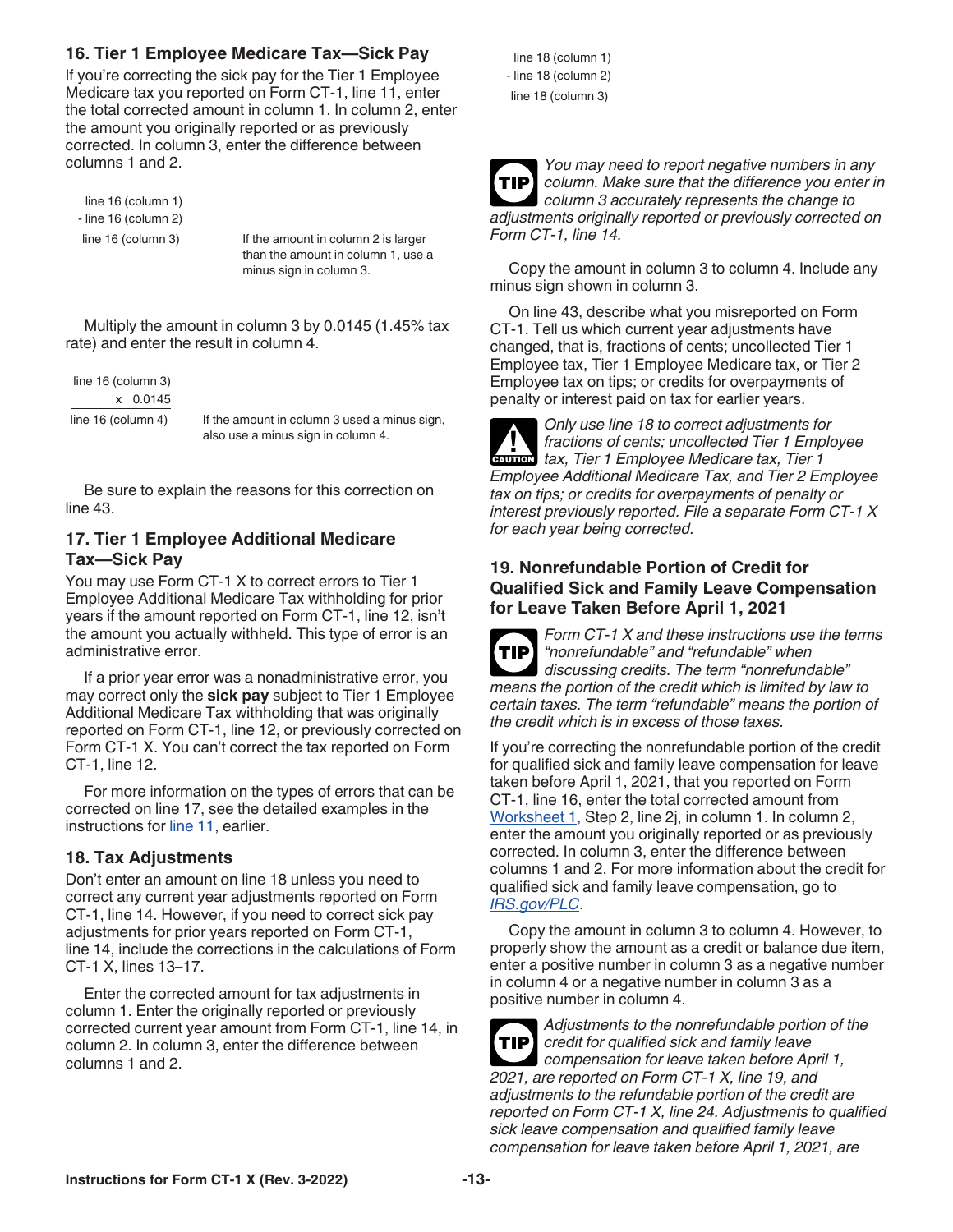*reported on Form CT-1 X, lines 27 and 29, respectively. Adjustments to qualified health plan expenses allocable to qualified sick leave compensation and qualified family leave compensation for leave taken before April 1, 2021, are reported on Form CT-1 X, lines 28 and 30, respectively. For corrections to a 2020 Form CT-1, line 19, the credit for qualified sick and family leave compensation is only available for compensation paid with respect to leave taken after March 31, 2020, and before January 1, 2021. For corrections to a 2021 Form CT-1, line 19, the credit for qualified sick and family leave compensation is only available for compensation paid in 2021 with respect to any leave taken after March 31, 2020, and before April 1, 2021. If you claimed the credit for qualified sick and family leave compensation for leave taken before April 1, 2021, on your original Form CT-1, and you make any corrections on Form CT-1 X for the year to amounts used to figure this credit, you'll need to refigure the amount of the credit using [Worksheet 1](#page-22-0). You'll also use this worksheet to figure this credit if you're claiming the credit for the first time on Form CT-1 X. For more information about the credit for qualified sick and family leave compensation, go to [IRS.gov/PLC](https://www.irs.gov/plc).*

*Example—Nonrefundable portion of credit for qualified sick and family leave compensation increased.* You originally reported a \$1,000 nonrefundable portion of credit for qualified sick and family leave compensation on your 2020 Form CT-1, line 16, but later determined that you understated qualified sick leave compensation eligible for the credit. You use [Worksheet 1](#page-22-0) to refigure the correct nonrefundable portion of the credit for qualified sick and family leave compensation and you determine that the correct credit is now \$2,000. To correct the error, figure the difference on Form CT-1 X as shown below.

| Column 1 (corrected amount)   | 2.000.00    |
|-------------------------------|-------------|
| Column 2 (Form CT-1, line 16) | $-1.000.00$ |
| Column 3 (difference)         | 1.000.00    |

To properly show the credit increase as a reduction to your balance, enter the positive number in column 3 as a negative number in column 4. Here is how you would enter the numbers on Form CT-1 X, line 19.

| Column 1   | Column 2    | Column 3     | Column 4         |
|------------|-------------|--------------|------------------|
| (corrected | (Form CT-1, | (difference) | (tax correction) |
| amount)    | line $16$ ) |              |                  |
| 2.000.00   | 1.000.00    | 1.000.00     | $-1.000.00$      |
|            |             |              |                  |

Be sure to explain the reasons for this correction on line 43.

#### **20a. Nonrefundable Portion of Employee Retention Credit**

#### **Instructions for Qualified Compensation Paid After March 12, 2020, and Before July 1, 2021**

If you're correcting the nonrefundable portion of the employee retention credit for qualified compensation paid after March 12, 2020, and before July 1, 2021, that you reported on Form CT-1, line 17 (2020) or line 17a (2021), enter the total corrected amount from [Worksheet 2,](#page-23-0) Step 2, line 2h, in column 1. In column 2, enter the amount you originally reported or as previously corrected. In column 3, enter the difference between columns 1 and 2.

Copy the amount in column 3 to column 4. However, to properly show the amount as a credit or balance due item, enter a positive number in column 3 as a negative number in column 4 or a negative number in column 3 as a positive number in column 4. For an example of how to report amounts in columns 1–4, see the instructions for [line 19](#page-12-0), earlier.

For more information about the employee retention credit for qualified compensation paid after March 12, 2020, and before January 1, 2021, see *[Notice 2021-20](https://www.irs.gov/irb/2021-11_IRB#NOT-2021-20)*. See Notice 2021-23, 2021-16 I.R.B. 1113, available at *[IRS.gov/irb/2021-16\\_IRB#NOT-2021-23](https://www.irs.gov/irb/2021-16_IRB#NOT-2021-23)*, for more information about the employee retention credit for qualified compensation paid after December 31, 2020, and before July 1, 2021. Also see section IV of Notice 2021-49, 2021-34 I.R.B. 316, available at *[IRS.gov/irb/](https://www.irs.gov/irb/2021-34_IRB#NOT-2021-49) [2021-34\\_IRB#NOT-2021-49](https://www.irs.gov/irb/2021-34_IRB#NOT-2021-49)*; and *[Rev. Proc. 2021-33](https://www.irs.gov/irb/2021-34_IRB#REV-PROC-2021-33)*.

Be sure to explain the reasons for this correction on line 43.

*For corrections to a 2020 Form CT-1, the employee retention credit is only available for qualified compensation paid after March 12, 2020, and before January 1, 2021. For corrections to a 2021 Form CT-1, the employee retention credit is only available for qualified compensation paid after December 31, 2020, and before October 1, 2021, unless the employer was a recovery startup business. An employer that was a recovery startup business could also claim the employee retention credit for compensation paid after September 30, 2021, and before January 1, 2022. Adjustments to the nonrefundable portion of the employee retention credit for qualified compensation paid after March 12, 2020, and before July 1, 2021, are reported on Form CT-1 X, line 20a, and adjustments to the refundable portion of the credit are reported on Form CT-1 X, line 25a. Adjustments to qualified compensation for the employee retention credit are reported on Form CT-1 X, line 31. Adjustments to qualified health plan expenses allocable to the employee retention credit are reported on Form CT-1 X, line 32. If you claimed the employee retention credit on your original 2020 Form CT-1 or your original 2021 Form CT-1 for qualified compensation paid before July 1, 2021, and you make any corrections on Form CT-1 X for the year to amounts used to figure this credit, you'll need to refigure the amount of the credit using [Worksheet 2.](#page-23-0) You'll also use this worksheet to figure the credit for qualified compensation paid after March 12, 2020, and before July 1, 2021, if you're claiming the credit for the first time on Form CT-1 X.* **TIP**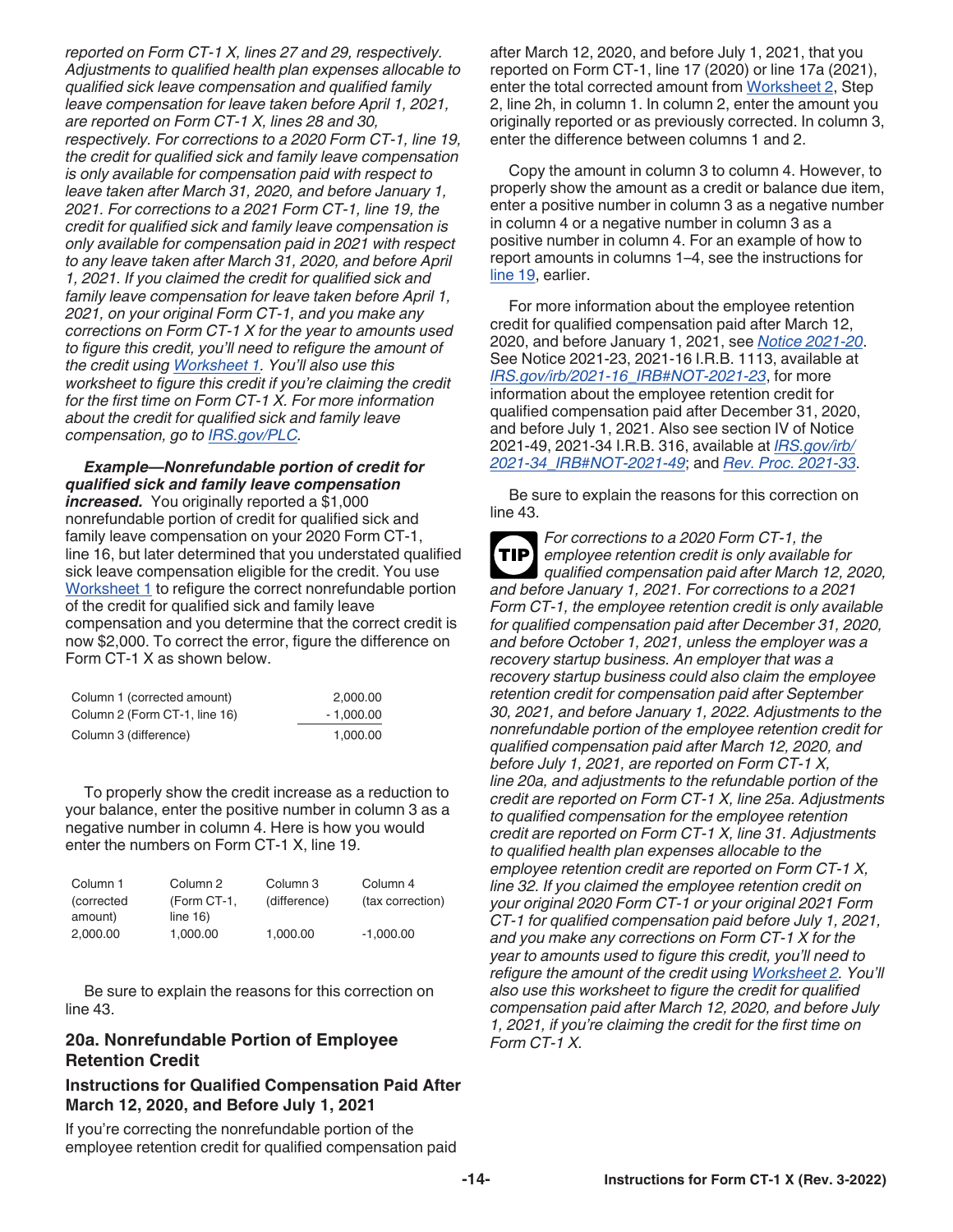#### **Instructions for Qualified Compensation Paid After June 30, 2021, and Before January 1, 2022**

If you're correcting the nonrefundable portion of the employee retention credit for qualified compensation paid after June 30, 2021, and before January 1, 2022, that you reported on Form CT-1, line 17a, enter the total corrected amount from [Worksheet 4,](#page-25-0) Step 2, line 2h, in column 1. In column 2, enter the amount you originally reported or as previously corrected. In column 3, enter the difference between columns 1 and 2.

Copy the amount in column 3 to column 4. However, to properly show the amount as a credit or balance due item, enter a positive number in column 3 as a negative number in column 4 or a negative number in column 3 as a positive number in column 4. For an example of how to report amounts in columns 1–4 for an employment tax credit, see the instructions for [line 19,](#page-12-0) earlier.

For more information about the employee retention credit for qualified compensation paid after June 30, 2021, and before January 1, 2022, see *[Notice 2021-49](https://www.irs.gov/irb/2021-34_IRB#NOT-2021-49)* and *[Rev.](https://www.irs.gov/irb/2021-34_IRB#REV-PROC-2021-33) [Proc. 2021-33](https://www.irs.gov/irb/2021-34_IRB#REV-PROC-2021-33)*. See Notice 2021-65, 2021-51 I.R.B. 880, available at *[IRS.gov/2021-51\\_IRB#NOT-2021-65](https://www.irs.gov/irb/2021-51_IRB#NOT-2021-65)*, for modifications to Notice 2021-49.

Be sure to explain the reasons for this correction on line 43.

*For corrections to a 2021 Form CT-1, the employee retention credit is only available for qualified compensation paid after December 31, 2020, and before October 1, 2021, unless the employer was a recovery startup business. An employer that was a recovery startup business could also claim the employee retention credit for compensation paid after September 30, 2021, and before January 1, 2022. Adjustments to the nonrefundable portion of the employee retention credit for qualified compensation paid after June 30, 2021, and before January 1, 2022, are reported on Form CT-1 X, line 20a, and adjustments to the refundable portion of the credit are reported on Form CT-1 X, line 25a. Adjustments to qualified compensation for the employee retention credit are reported on Form CT-1 X, line 31. Adjustments to qualified health plan expenses allocable to the employee retention credit are reported on Form CT-1 X, line 32. If you claimed the employee retention credit on your original 2021 Form CT-1 and you make any corrections on Form CT-1 X to amounts used to figure the credit for qualified compensation paid after June 30, 2021, and before January 1, 2022, you'll need to refigure the amount of the credit using [Worksheet 4.](#page-25-0) You'll also use this worksheet to figure this credit if you're claiming the credit for the first time on Form CT-1 X.* **TIP**

#### **20b. Nonrefundable Portion of Credit for Qualified Sick and Family Leave Compensation for Leave Taken After March 31, 2021, and Before October 1, 2021**

If you're correcting the nonrefundable portion of the credit for qualified sick and family leave compensation for leave taken after March 31, 2021, and before October 1, 2021, that you reported on Form CT-1, line 17b, enter the total

corrected amount from [Worksheet 3](#page-24-0), Step 2, line 2r, in column 1. In column 2, enter the amount you originally reported or as previously corrected. In column 3, enter the difference between columns 1 and 2. For more information about the credit for qualified sick and family leave compensation, go to *[IRS.gov/PLC](https://www.irs.gov/plc)*.

Copy the amount in column 3 to column 4. However, to properly show the amount as a credit or balance due item, enter a positive number in column 3 as a negative number in column 4 or a negative number in column 3 as a positive number in column 4. For an example of how to report amounts in columns 1–4 for an employment tax credit, see the instructions for [line 19,](#page-12-0) earlier.

Be sure to explain the reasons for this correction on line 43.

### **20c. Nonrefundable Portion of COBRA Premium Assistance Credit**

*Premium payees that receive an election from an assistance eligible individual are entitled to the COBRA premium assistance credit for premiums not paid during the quarter in which the election is received. Premium payees don't file a Form CT-1 X for premium assistance even if the coverage is retroactive to a prior quarter. See [Notice 2021-31](https://www.irs.gov/irb/2021-23_IRB#NOT-2021-31) for more information.* **TIP**

If you're correcting the nonrefundable portion of the COBRA premium assistance credit that you reported on Form CT-1, line 17c, enter the total corrected amount from [Worksheet 5,](#page-26-0) Step 2, line 2g, in column 1. In column 2, enter the amount you originally reported or as previously corrected. In column 3, enter the difference between columns 1 and 2.

Copy the amount in column 3 to column 4. However, to properly show the amount as a credit or balance due item, enter a positive number in column 3 as a negative number in column 4 or a negative number in column 3 as a positive number in column 4. For an example of how to report amounts in columns 1–4 for an employment tax credit, see the instructions for [line 19,](#page-12-0) earlier.

Be sure to explain the reasons for this correction on line 43.

#### **20d. Number of Individuals Provided COBRA Premium Assistance**

If you're correcting the number of individuals provided COBRA premium assistance that you reported on Form CT-1, line 17d, enter the total corrected amount in column 1. In column 2, enter the amount you originally reported or as previously corrected. In column 3, enter the difference between columns 1 and 2.

Be sure to explain the reasons for this correction on line 43.

#### **21. Subtotal**

Combine the amounts from column 4 on lines 6–20c and enter the result on line 21.

**Example.** You entered "-500.00" in column 4 of line 6, "-100.00" in column 4 of line 7, and "1,400.00" in column 4 of line 18. Combine these amounts and enter "800.00" in column 4 of line 21.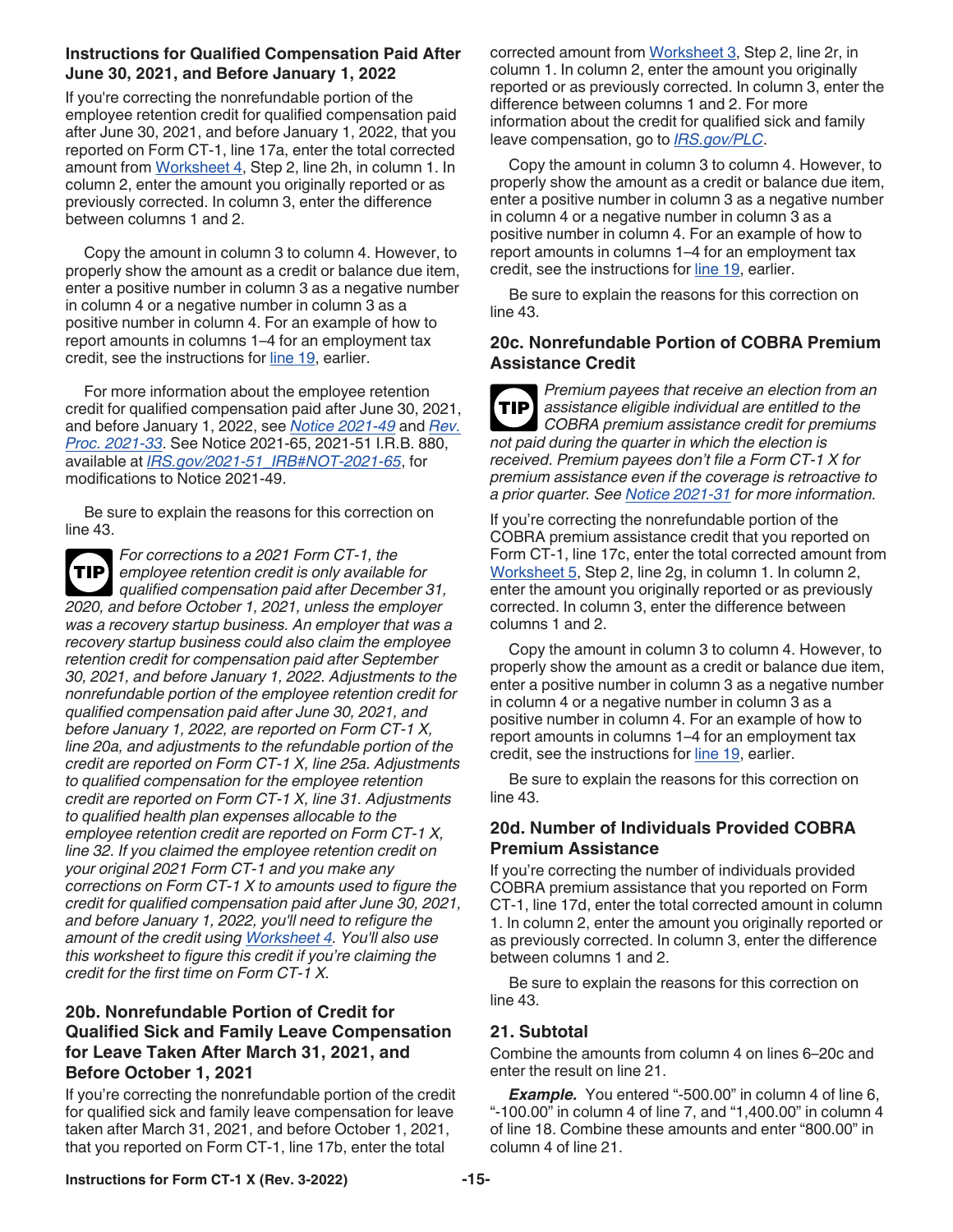| Line 6  | $-500.00$   |
|---------|-------------|
| Line 7  | $-100.00$   |
| Line 18 | $+1,400.00$ |
| Line 21 | 800.00      |

#### **22. Deferred amount of the Tier 1 Employer Tax**

Use Form CT-1 X, line 22, if you need to correct the deferred amount of the Tier 1 Employer tax that you reported on your 2020 Form CT-1, line 21. Enter the total corrected amount in column 1. In column 2, enter the amount you originally reported or as previously corrected by you or the IRS. In column 3, enter the difference between columns 1 and 2.

Copy the amount in column 3 to column 4. However, because an increase to the deferred amount of Tier 1 Employer tax defers the payment due, to properly show the amount as a deferral of payment, enter a positive number in column 3 as a negative number in column 4. A decrease to the deferred amount of the Tier 1 Employer tax decreases the payment you can defer and must be shown as a balance due item; therefore, to properly show the amount as a balance due item, enter a negative number in column 3 as a positive number in column 4.

If you're filing Form CT-1 X to increase the amount of the Tier 1 Employer tax (Form CT-1 X, line 6) and Tier 1 Employer tax—Sick pay (Form CT-1 X, line 13) on compensation paid on or after March 27, 2020, and before January 1, 2021, so that there is an additional amount of Tier 1 Employer tax that hasn't yet been paid, and hasn't yet been deferred, then you may use Form CT-1 X to increase the amount of the deferred Tier 1 Employer tax originally reported on Form CT-1, line 21. If you're filing Form CT-1 X to decrease the amount of Tier 1 Employer tax on compensation paid on or after March 27, 2020, and before January 1, 2021, so that there is a decrease in the amount of Tier 1 Employer tax that is eligible for deferral, then you must use Form CT-1 X to decrease the amount of the deferred Tier 1 Employer tax originally reported on Form CT-1, line 21, if the decrease in compensation causes the amount you originally deferred to exceed the amount that is now eligible for deferral. Otherwise, you may only correct the amount of the deferred Tier 1 Employer tax if the amount originally reported on Form CT-1, line 21, isn't the amount you actually deferred (for example, you incorrectly reported the amount that you actually deferred). If you already paid the correct amount of the Tier 1 Employer tax during the payroll tax deferral period, you may not subsequently defer the payment by filing Form CT-1 X. See *[IRS.gov/ETD](https://www.irs.gov/etd)* for more information about the interaction of credits and the deferral of employment tax deposits and payments.

The deferred amount of the Tier 1 Employer tax was only available for deposits and payments due on or after March 27, 2020, and before January 1, 2021, as well as deposits and payments due after January 1, 2021, that were required for compensation paid during the applicable period. Generally, 50% of the deferred amounts were required to be paid by December 31, 2021, and the other 50% must be paid by December 31, 2022. Because both December 31, 2021, and December 31,

2022, are nonbusiness days, payments made on the next business day will be considered timely. Any payments or deposits you made before December 31, 2021, were first applied against your payment due on December 31, 2021, and then applied against your payment due on December 31, 2022. For more information about the deferral of employment tax deposits and payments, including when the deferral must be paid, go to *[IRS.gov/ETD](https://www.irs.gov/etd)*.

Be sure to explain the reasons for any corrections on line 43.

#### **23. Deferred Amount of the Tier 1 Employee Tax**

Use Form CT-1 X, line 23, if you need to correct the deferred amount of the Tier 1 Employee tax that you reported on your 2020 Form CT-1, line 22. Enter the total corrected amount in column 1. In column 2, enter the amount you originally reported or as previously corrected by you or the IRS. In column 3, enter the difference between columns 1 and 2.

Copy the amount in column 3 to column 4. However, because an increase to the deferred amount of Tier 1 Employee tax defers the payment due, to properly show the amount as a deferral of payment, enter a positive number in column 3 as a negative number in column 4. A decrease to the deferred amount of the Tier 1 Employee tax decreases the payment you can defer and must be shown as a balance due item; therefore, to properly show the amount as a balance due item, enter a negative number in column 3 as a positive number in column 4.

You may only correct the amount of the deferred Tier 1 Employee tax if the amount originally reported on Form CT-1, line 22, isn't the amount you actually deferred (for example, you incorrectly reported the amount that you actually deferred). If you already paid the correct amount of the Tier 1 Employee tax, you may not subsequently defer the payment by filing Form CT-1 X.

The deferred amount of the Tier 1 Employee tax was only available for compensation of less than \$4,000 paid to an employee in any biweekly pay period (or the equivalent threshold amount for other pay periods) paid on a pay date during the period beginning on September 1, 2020, and ending on December 31, 2020. The due date for withholding and payment of the deferred Tier 1 Employee tax was postponed until the period beginning on January 1, 2021, and ending on December 31, 2021. The employer is liable to pay the deferred Tier 1 Employee tax to the IRS and was required to do so before January 1, 2022, to avoid interest, penalties, and additions to tax on those amounts. Because January 1, 2022, was a nonbusiness day, payments made on January 3, 2022, were considered timely. For more information about the deferral of employee social security tax, see Notice 2020-65, 2020-38 I.R.B. 567, available at *[IRS.gov/irb/2020-38\\_IRB#NOT-2020-65](https://www.irs.gov/irb/2020-38_IRB#NOT-2020-65)*; and Notice 2021-11, 2021-06 I.R.B. 827, available at *[IRS.gov/irb/](https://www.irs.gov/irb/2021-06_IRB#NOT-2021-11) [2021-06\\_IRB#NOT-2021-11](https://www.irs.gov/irb/2021-06_IRB#NOT-2021-11)*.

Be sure to explain the reasons for any corrections on line 43.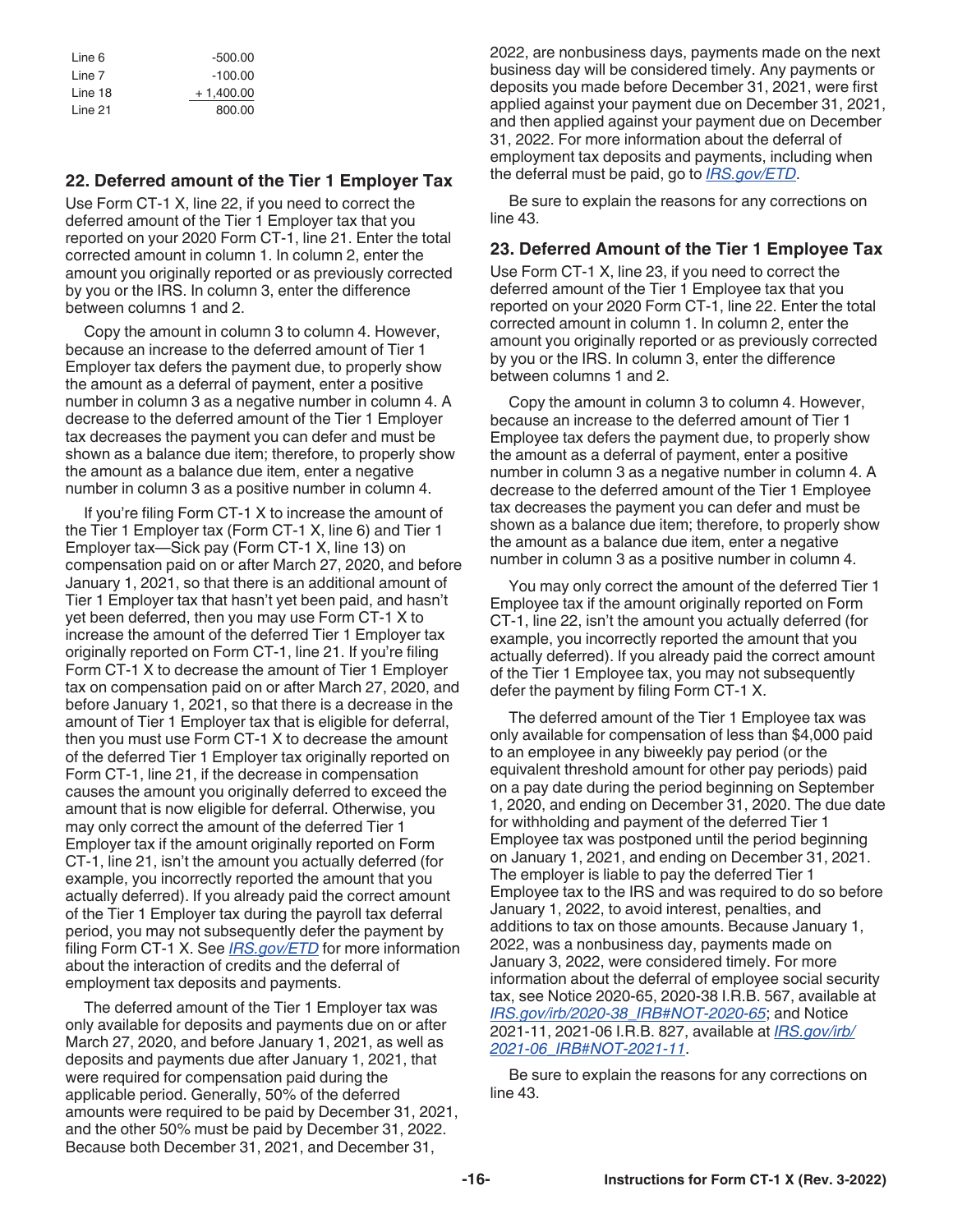### **24. Refundable Portion of Credit for Qualified Sick and Family Leave Compensation for Leave Taken Before April 1, 2021**

If you're correcting the refundable portion of the credit for qualified sick and family leave compensation for leave taken before April 1, 2021, that you reported on Form CT-1, line 23, enter the total corrected amount from [Worksheet 1,](#page-22-0) Step 2, line 2k, in column 1. In column 2, enter the amount you originally reported or as previously corrected. In column 3, enter the difference between columns 1 and 2. For more information about the credit for qualified sick and family leave compensation, go to *[IRS.gov/PLC](https://www.irs.gov/plc)*.

Copy the amount in column 3 to column 4. However, to properly show the amount as a credit or balance due item, enter a positive number in column 3 as a negative number in column 4 or a negative number in column 3 as a positive number in column 4. For an example of how to report amounts in columns 1–4, see the instructions for [line 19](#page-12-0), earlier.

Be sure to explain the reasons for this correction on line 43.

#### **25a. Refundable Portion of Employee Retention Credit**

*For corrections to a 2020 Form CT-1, the employee retention credit is only available for qualified compensation paid after March 12, 2020, and before January 1, 2021. For corrections to a 2021 Form CT-1, the employee retention credit is only available for qualified compensation paid after December 31, 2020, and before October 1, 2021, unless the employer was a recovery startup business. An employer that was a recovery startup business could also claim the employee retention credit for compensation paid after September 30, 2021, and before January 1, 2022.* **TIP**

#### **Instructions for Qualified Compensation Paid After March 12, 2020, and Before July 1, 2021**

If you're correcting the refundable portion of the employee retention credit that you reported on Form CT-1, line 24 (2020) or line 24a (2021), for qualified compensation paid after March 12, 2020, and before July 1, 2021, enter the total corrected amount from [Worksheet 2](#page-23-0), Step 2, line 2i, in column 1. In column 2, enter the amount you originally reported or as previously corrected. In column 3, enter the difference between columns 1 and 2. For more information about the employee retention credit for qualified compensation paid after March 12, 2020, and before January 1, 2021, see *[Notice 2021-20](https://www.irs.gov/irb/2021-11_IRB#NOT-2021-20)*. See *[Notice](https://www.irs.gov/irb/2021-16_IRB#NOT-2021-23)  [2021-23](https://www.irs.gov/irb/2021-16_IRB#NOT-2021-23)* for more information about the employee retention credit for qualified compensation paid after December 31, 2020, and before July 1, 2021. Also see section IV of *[Notice 2021-49](https://www.irs.gov/irb/2021-34_IRB#NOT-2021-49)*, and *[Rev. Proc. 2021-33](https://www.irs.gov/irb/2021-34_IRB#REV-PROC-2021-33)*.

Copy the amount in column 3 to column 4. However, to properly show the amount as a credit or balance due item, enter a positive number in column 3 as a negative number in column 4 or a negative number in column 3 as a positive number in column 4. For an example of how to

report amounts in columns 1–4, see the instructions for [line 19](#page-12-0), earlier.

Be sure to explain the reasons for this correction on line 43.

### **Instructions for Qualified Compensation Paid After June 30, 2021, and Before January 1, 2022**

If you're correcting the refundable portion of the employee retention credit that you reported on Form CT-1, line 24a, for qualified compensation paid after June 30, 2021, and before January 1, 2022, enter the total corrected amount from [Worksheet 4](#page-25-0), Step 2, line 2i, in column 1. In column 2, enter the amount you originally reported or as previously corrected. In column 3, enter the difference between columns 1 and 2. For more information about the employee retention credit for qualified compensation paid after June 30, 2021, and before January 1, 2022, see *[Notice 2021-49](https://www.irs.gov/irb/2021-34_IRB#NOT-2021-49)* and *[Rev. Proc. 2021-33](https://www.irs.gov/irb/2021-34_IRB#REV-PROC-2021-33)*. See *[Notice](https://www.irs.gov/irb/2021-51_IRB#NOT-2021-65) [2021-65](https://www.irs.gov/irb/2021-51_IRB#NOT-2021-65)* for modifications to Notice 2021-49.

Copy the amount in column 3 to column 4. However, to properly show the amount as a credit or balance due item, enter a positive number in column 3 as a negative number in column 4 or a negative number in column 3 as a positive number in column 4. For an example of how to report amounts in columns 1–4 for an employment tax credit, see the instructions for [line 19,](#page-12-0) earlier.

Be sure to explain the reasons for this correction on line 43.

#### **25b. Refundable Portion of Credit for Qualified Sick and Family Leave Compensation for Leave Taken After March 31, 2021, and Before October 1, 2021**

If you're correcting the refundable portion of the credit for qualified sick and family leave compensation for leave taken after March 31, 2021, and before October 1, 2021, that you reported on Form CT-1, line 24b, enter the total corrected amount from [Worksheet 3](#page-24-0), Step 2, line 2s, in column 1. In column 2, enter the amount you originally reported or as previously corrected. In column 3, enter the difference between columns 1 and 2. For more information about the credit for qualified sick and family leave compensation, go to *[IRS.gov/PLC](https://www.irs.gov/plc)*.

Copy the amount in column 3 to column 4. However, to properly show the amount as a credit or balance due item, enter a positive number in column 3 as a negative number in column 4 or a negative number in column 3 as a positive number in column 4. For an example of how to report amounts in columns 1–4 for an employment tax credit, see the instructions for [line 19,](#page-12-0) earlier.

Be sure to explain the reasons for this correction on line 43.

#### **25c. Refundable Portion of COBRA Premium Assistance Credit**

If you're correcting the refundable portion of the COBRA premium assistance credit that you reported on Form CT-1, line 24c, enter the total corrected amount from [Worksheet 5,](#page-26-0) Step 2, line 2h, in column 1. In column 2,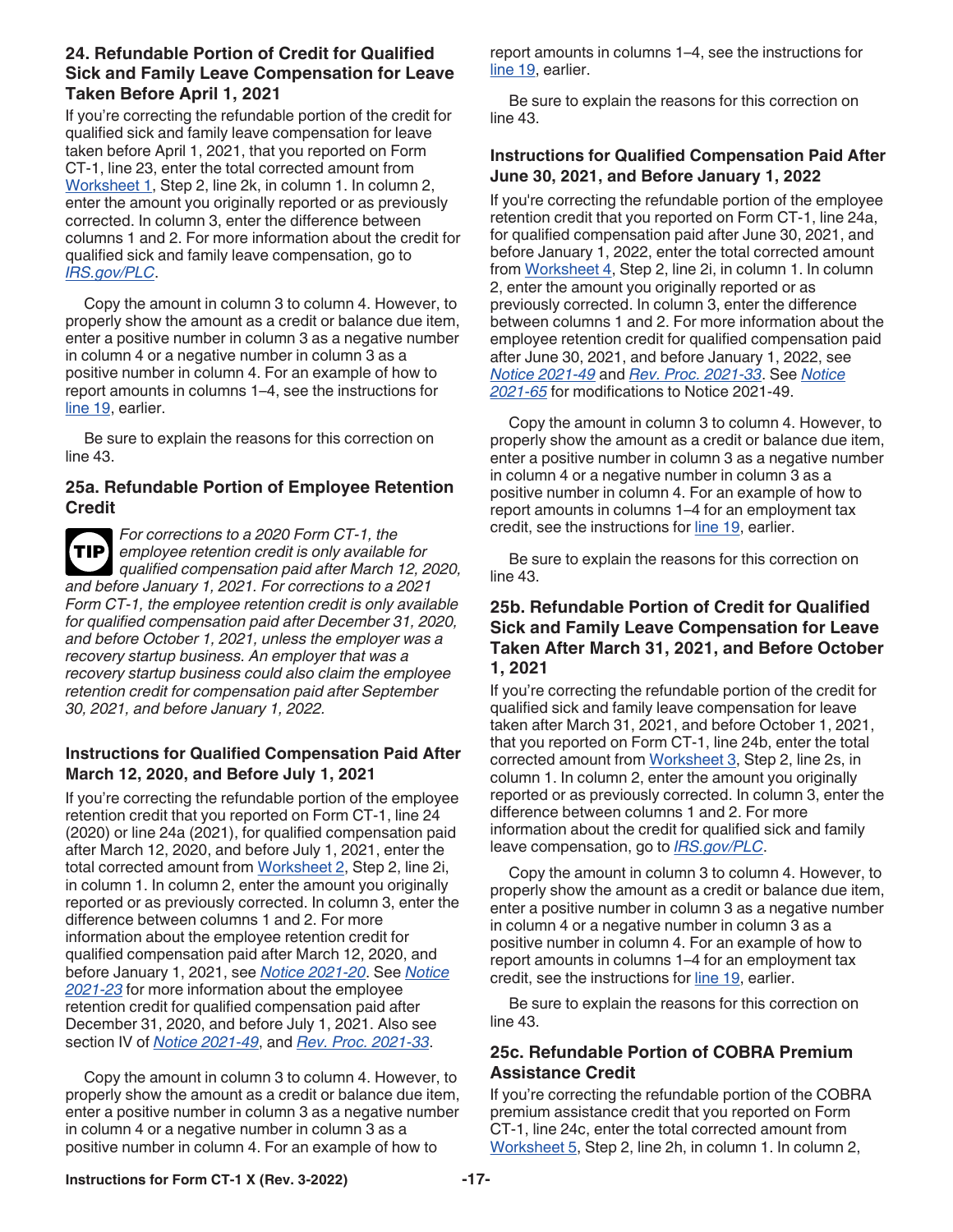<span id="page-17-0"></span>enter the amount you originally reported or as previously corrected. In column 3, enter the difference between columns 1 and 2.

Copy the amount in column 3 to column 4. However, to properly show the amount as a credit or balance due item, enter a positive number in column 3 as a negative number in column 4 or a negative number in column 3 as a positive number in column 4. For an example of how to report amounts in columns 1–4 for an employment tax credit, see the instructions for [line 19,](#page-12-0) earlier.

Be sure to explain the reasons for this correction on line 43.

### **Corrections to Form CT-1, Line 26**

Form CT-1 X doesn't include a line to correct amounts reported on Form CT-1, line 26, for the total advances received from filing Form(s) 7200 for the year. If a discrepancy exists between the amount reported on Form CT-1 and the amount of advance payments issued, the IRS will generally correct the amount reported on Form CT-1, line 26, to match the amount of advance payments issued.

#### **26. Total**

Combine the amounts from column 4 on lines 21–25c and enter the result on line 26.

**Your credit.** If the amount entered on line 26 is less than zero, for example, "-115.00," you have a credit because you overreported your RRTA taxes.

• If you checked the box on line 1, include this amount on Form CT-1, line 20 ("Total railroad retirement tax deposits") for the year during which you filed Form CT-1 X. Don't make any changes to your Record of Railroad Retirement Tax Liability in Part II of Form CT-1 or on Form 945-A, unless you were assessed an FTD penalty. For more information, see the Form 945-A instructions. The amounts reported on the record should reflect your actual tax liability for the period.

• If you checked the box on line 2, you're filing a claim for refund or abatement of the amount shown.

If your credit is less than \$1, we will send a refund or apply it to your next return only if you ask us in writing to do so.

**Amount you owe.** If the amount entered on line 26 is a positive number, you must **pay** the amount you owe **by the time you file** Form CT-1 X. You may not use any credit that you show on another Form CT-1 X to pay the amount you owe, even if you filed for the amount you owe and the credit at the same time.

If you owe tax and are filing a timely Form CT-1 X, don't file an amended Form 945-A unless you were assessed an FTD penalty caused by an incorrect, incomplete, or missing Form 945-A. Don't include the tax increase reported on Form CT-1 X on any amended Form 945-A you file.

If you owe tax and are filing a late Form CT-1 X, that is, after the due date for Form CT-1 for the period in which you discovered the error, you must file an amended Form 945-A with the Form CT-1 X. Otherwise, the IRS may assess an "averaged" FTD penalty. The total tax reported on Form 945-A, line M, must match the corrected tax

(Form CT-1, line 19 (line 15 for years before 2020), combined with any correction reported on Form CT-1 X, line 21) for the year, less any previous abatements and interest-free tax assessments.

**Payment methods.** You may pay the amount you owe on line 26 electronically using the Electronic Federal Tax Payment System (EFTPS) or by a check or money order. • The preferred method of payment is EFTPS. For more information, go to *[EFTPS.gov](https://www.eftps.gov)* or call EFTPS Customer Service at 800-555-4477 or 800-733-4829 (TDD) toll free. Additional information about EFTPS is also available in Pub. 966.

• If you pay by check or money order, make it payable to "United States Treasury." On your check or money order, be sure to write your EIN, "Form CT-1 X," and the year corrected.

You don't have to pay if the amount you owe is less than \$1.

#### **Lines 27–40**

For lines 27–40, you'll only enter amounts in columns 1, 2, and 3. These lines don't have an entry space for column 4 because these adjustments don't directly result in an increase or decrease to your tax. The amounts entered on lines 27–38 are amounts that you use on Worksheets 1–5, as applicable, to figure your credits. If you reported an incorrect amount on lines 30–43 on your original Form CT-1, then you'll use lines 27–40 of Form CT-1 X to report the correction. You'll also use these lines to report amounts if you're claiming any credits for the first time on Form CT-1 X. Use Worksheets 1–5, as applicable, to refigure your credits based on the corrected amounts reported in column 1. Be sure to explain the reasons for your corrections to lines 27–40 on line 43.

# **27. Qualified Sick Leave Compensation for Leave Taken Before April 1, 2021**

If you're correcting the qualified sick leave compensation for leave taken before April 1, 2021, that you reported on Form CT-1, line 30, enter the total corrected amount for all employees in column 1. In column 2, enter the amount you originally reported on Form CT-1, line 30, or as previously corrected. In column 3, enter the difference between columns 1 and 2. Qualified sick leave compensation reported on this line is compensation (determined without regard to the exclusions under section 3231(e)(1)) paid under the Emergency Paid Sick Leave Act (EPSLA) as enacted under the Families First Coronavirus Response Act (FFCRA) and as amended by the COVID-related Tax Relief Act of 2020 . Enter the corrected amount from column 1 on [Worksheet 1](#page-22-0), Step 2, line 2a.

#### **28. Qualified Health Plan Expenses Allocable to Qualified Sick Leave Compensation for Leave Taken Before April 1, 2021**

If you're correcting the qualified health plan expenses allocable to qualified sick leave compensation for leave taken before April 1, 2021, that you reported on Form CT-1, line 31, enter the total corrected amount for all employees in column 1. In column 2, enter the amount you originally reported or as previously corrected. In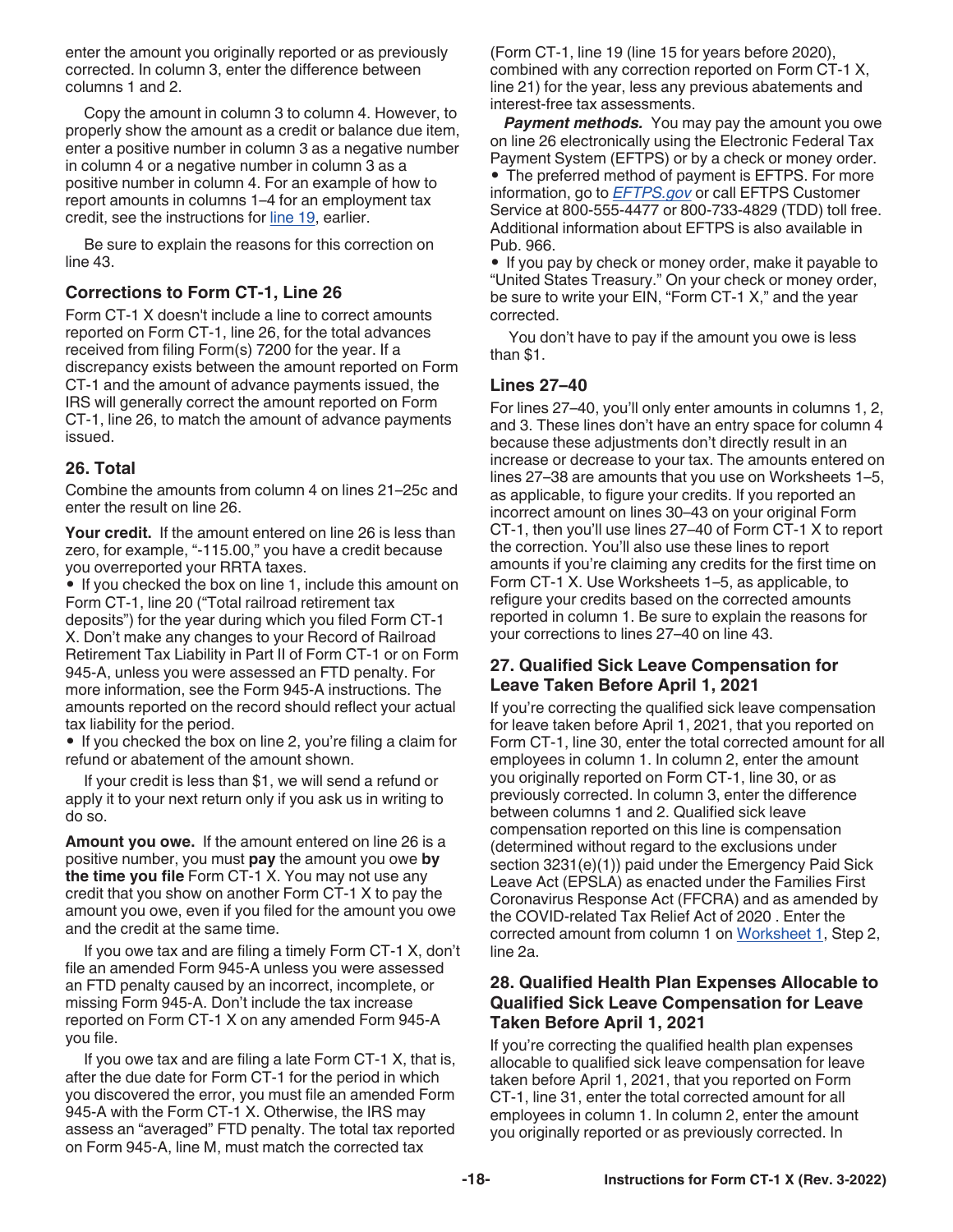column 3, enter the difference between columns 1 and 2. Enter the corrected amount from column 1 on [Worksheet](#page-22-0)  [1,](#page-22-0) Step 2, line 2b.

### **29. Qualified Family Leave Compensation for Leave Taken Before April 1, 2021**

If you're correcting the qualified family leave compensation for leave taken before April 1, 2021, you reported on Form CT-1, line 32, enter the total corrected amount for all employees in column 1. In column 2, enter the amount you originally reported on Form CT-1, line 32, or as previously corrected. In column 3, enter the difference between columns 1 and 2. Qualified family leave compensation reported on this line is compensation (determined without regard to the exclusions under section 3231(e)(1)) paid under the Emergency Family and Medical Leave Expansion Act (Expanded FMLA) as enacted under the FFCRA and as amended by the COVID-related Tax Relief Act of 2020. Enter the corrected amount from column 1 on [Worksheet 1,](#page-22-0) Step 2, line 2e.

### **30. Qualified Health Plan Expenses Allocable to Qualified Family Leave Compensation for Leave Taken Before April 1, 2021**

If you're correcting the qualified health plan expenses allocable to qualified family leave compensation for leave taken before April 1, 2021, that you reported on Form CT-1, line 33, enter the total corrected amount for all employees in column 1. In column 2, enter the amount you originally reported or as previously corrected. In column 3, enter the difference between columns 1 and 2. Enter the corrected amount from column 1 on [Worksheet](#page-22-0)  [1,](#page-22-0) Step 2, line 2f.

### **31. Qualified Compensation for the Employee Retention Credit**

If you're correcting the qualified compensation for the employee retention credit that you reported on Form CT-1, line 34, enter the total corrected amount for all employees in column 1. In column 2, enter the amount you originally reported or as previously corrected. In column 3, enter the difference between columns 1 and 2. Enter the corrected amount from column 1 on [Worksheet](#page-23-0)  [2,](#page-23-0) Step 2, line 2a, for qualified compensation paid after March 31, 2020, and before July 1, 2021. Enter the corrected amount from column 1 on [Worksheet 4](#page-25-0), Step 2, line 2a, for qualified compensation paid after June 30, 2021, and before January 1, 2022.

### **32. Qualified Health Plan Expenses for the Employee Retention Credit**

If you're correcting the qualified health plan expenses allocable to qualified compensation for the employee retention credit that you reported on Form CT-1, line 35, enter the total corrected amount for all employees in column 1. In column 2, enter the amount you originally reported or as previously corrected. In column 3, enter the difference between columns 1 and 2. Enter the corrected amount from column 1 on [Worksheet 2,](#page-23-0) Step 2, line 2b, for qualified health plan expenses allocable to qualified compensation paid after March 31, 2020, and before July 1, 2021. Enter the corrected amount from column 1 on

[Worksheet 4,](#page-25-0) Step 2, line 2b, for qualified health plan expenses allocable to qualified compensation paid after June 30, 2021, and before January 1, 2022.

### **33. Qualified Sick Leave Compensation for Leave Taken After March 31, 2021, and Before October 1, 2021**

If you're correcting the qualified sick leave compensation for leave taken after March 31, 2021, and before October 1, 2021, that you reported on Form CT-1, line 36, enter the total corrected amount in column 1. In column 2, enter the amount you originally reported or as previously corrected. In column 3, enter the difference between columns 1 and 2. Qualified sick leave compensation reported on this line is compensation (determined without regard to the exclusions under section 3231(e)(1)) paid under the EPSLA as enacted under the FFCRA and amended for purposes of the ARP. Enter the corrected amount from column 1 on [Worksheet 3,](#page-24-0) Step 2, line 2a.

Be sure to explain the reasons for this correction on line 43.

#### **34. Qualified Health Plan Expenses Allocable to Qualified Sick Leave Compensation for Leave Taken After March 31, 2021, and Before October 1, 2021**

If you're correcting the qualified health plan expenses allocable to qualified sick leave compensation for leave taken after March 31, 2021, and before October 1, 2021, that you reported on Form CT-1, line 37, enter the total corrected amount for all employees in column 1. In column 2, enter the amount you originally reported or as previously corrected. In column 3, enter the difference between columns 1 and 2. Enter the corrected amount from column 1 on [Worksheet 3](#page-24-0), Step 2, line 2b.

Be sure to explain the reasons for this correction on line 43.

### **35. Amounts Under Certain Collectively Bargained Agreements Allocable to Qualified Sick Leave Compensation for Leave Taken After March 31, 2021, and Before October 1, 2021**

If you're correcting the amounts under certain collectively bargained agreements allocable to qualified sick leave compensation for leave taken after March 31, 2021, and before October 1, 2021, that you reported on Form CT-1, line 38, enter the total corrected amount for all employees in column 1. In column 2, enter the amount you originally reported or as previously corrected. In column 3, enter the difference between columns 1 and 2. Enter the corrected amount from column 1 on [Worksheet 3,](#page-24-0) Step 2, line 2c.

Be sure to explain the reasons for this correction on line 43.

#### **36. Qualified Family Leave Compensation for Leave Taken After March 31, 2021, and Before October 1, 2021**

If you're correcting the qualified family leave compensation for leave taken after March 31, 2021, and before October 1, 2021, that you reported on Form CT-1,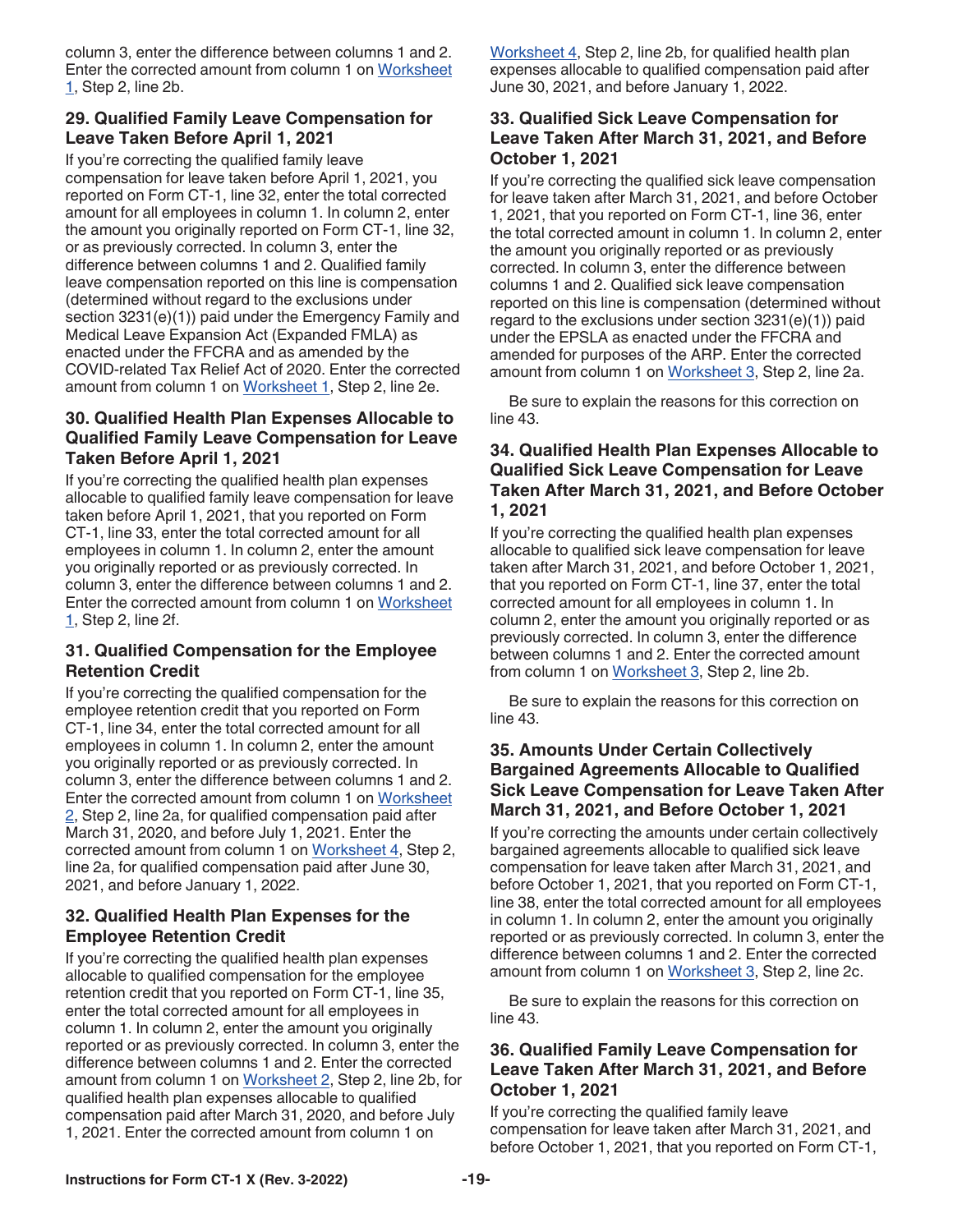line 39, enter the total corrected amount in column 1. In column 2, enter the amount you originally reported or as previously corrected. In column 3, enter the difference between columns 1 and 2. Qualified family leave compensation reported on this line is compensation (determined without regard to the exclusions under section 3231(e)(1)) paid under the Expanded FMLA as enacted under the FFCRA and amended for purposes of the ARP. Enter the corrected amount from column 1 on [Worksheet 3,](#page-24-0) Step 2, line 2g.

Be sure to explain the reasons for this correction on line 43.

### **37. Qualified Health Plan Expenses Allocable to Qualified Family Leave Compensation for Leave Taken After March 31, 2021, and Before October 1, 2021**

If you're correcting the qualified health plan expenses allocable to qualified family leave compensation for leave taken after March 31, 2021, and before October 1, 2021, that you reported on Form CT-1, line 40, enter the total corrected amount for all employees in column 1. In column 2, enter the amount you originally reported or as previously corrected. In column 3, enter the difference between columns 1 and 2. Enter the corrected amount from column 1 on [Worksheet 3](#page-24-0), Step 2, line 2h.

Be sure to explain the reasons for this correction on line 43.

### **38. Amounts Under Certain Collectively Bargained Agreements Allocable to Qualified Family Leave Compensation for Leave Taken After March 31, 2021, and Before October 1, 2021**

If you're correcting the amounts under certain collectively bargained agreements allocable to qualified family leave compensation for leave taken after March 31, 2021, and before October 1, 2021, that you reported on Form CT-1, line 41, enter the total corrected amount for all employees in column 1. In column 2, enter the amount you originally reported or as previously corrected. In column 3, enter the difference between columns 1 and 2. Enter the corrected amount from column 1 on [Worksheet 3,](#page-24-0) Step 2, line 2i.

Be sure to explain the reasons for this correction on line 43.



*Recovery startup businesses are limited to a maximum employee retention credit of \$50,000 per quarter. Don't enter more than \$50,000 per quarter. Don't enter more than \$50,000 per quarter in total on lines 20a and 25a.*

#### **39. If You're Eligible for the Employee Retention Credit in the Third Quarter of 2021 Solely Because Your Business Is a Recovery Startup Business…**

Whether you complete line 39 to tell us if you're eligible for the employee retention credit in the third quarter of 2021 **solely** because your business is a recovery startup business depends on its applicability and whether you originally reported an amount on your 2021 Form CT-1, line 42.

• If you reported the total of any amounts included on lines 17a and 24a on line 42 for the third quarter on your originally filed 2021 Form CT-1 but that is no longer accurate, explain in detail on line 43 why you no longer think that you're a recovery startup business and the reasons that you still qualify for the employee retention credit.

• If you didn't report the total of any amounts included on lines 17a and 24a on line 42 for the third quarter on your originally filed 2021 Form CT-1 and this still doesn't apply, don't complete line 39.

• If you didn't report the total of any amounts included on lines 17a and 24a for the third quarter on your originally filed 2021 Form CT-1 but you're now claiming the employee retention credit as a recovery startup business, complete line 39 with the total of the corrected amounts included on Form CT-1 X, lines 20a and 25a.

**Recovery startup business.** For the third quarter of 2021, a recovery startup business is an employer that: • Began carrying on a trade or business after February 15, 2020;

• Had average annual gross receipts of \$1 million or less for the 3 tax years ending with the tax year before the calendar quarter in which the employee retention credit is claimed; and

• Isn't otherwise eligible for the employee retention credit because business operations weren't fully or partially suspended due to a governmental order or because gross receipts (within the meaning of section 448(c) or, if you're a tax-exempt organization, section 6033) weren't less than 80% of the gross receipts for the same calendar quarter in calendar year 2019.

### **40. If You're Eligible for the Employee Retention Credit in the Fourth Quarter of 2021 Solely Because Your Business Is a Recovery Startup Business…**

For the fourth quarter of 2021, only a recovery startup business may claim the employee retention credit. Whether you complete line 40 to tell us if you're eligible for the employee retention credit in the fourth quarter of 2021 **solely** because your business is a recovery startup business depends on its applicability and whether you originally reported an amount on your 2021 Form CT-1, line 43.

• If you reported the total of any amounts included on lines 17a and 24a on line 43 for the fourth quarter on your originally filed 2021 Form CT-1 but that is no longer accurate, explain in detail on line 43 why you no longer think that you're a recovery startup business.

• If you didn't report the total of any amounts included on lines 17a and 24a on line 43 for the fourth quarter on your originally filed 2021 Form CT-1 and this still doesn't apply, don't complete line 40.

• If you didn't report the total of any amounts included on lines 17a and 24a for the fourth quarter on your originally filed 2021 Form CT-1 but you're now claiming the employee retention credit as a recovery startup business, complete line 40 with the total of the corrected amounts included on Form CT-1 X, lines 20a and 25a.

For the fourth quarter of 2021, a recovery startup business is an employer that began carrying on a trade or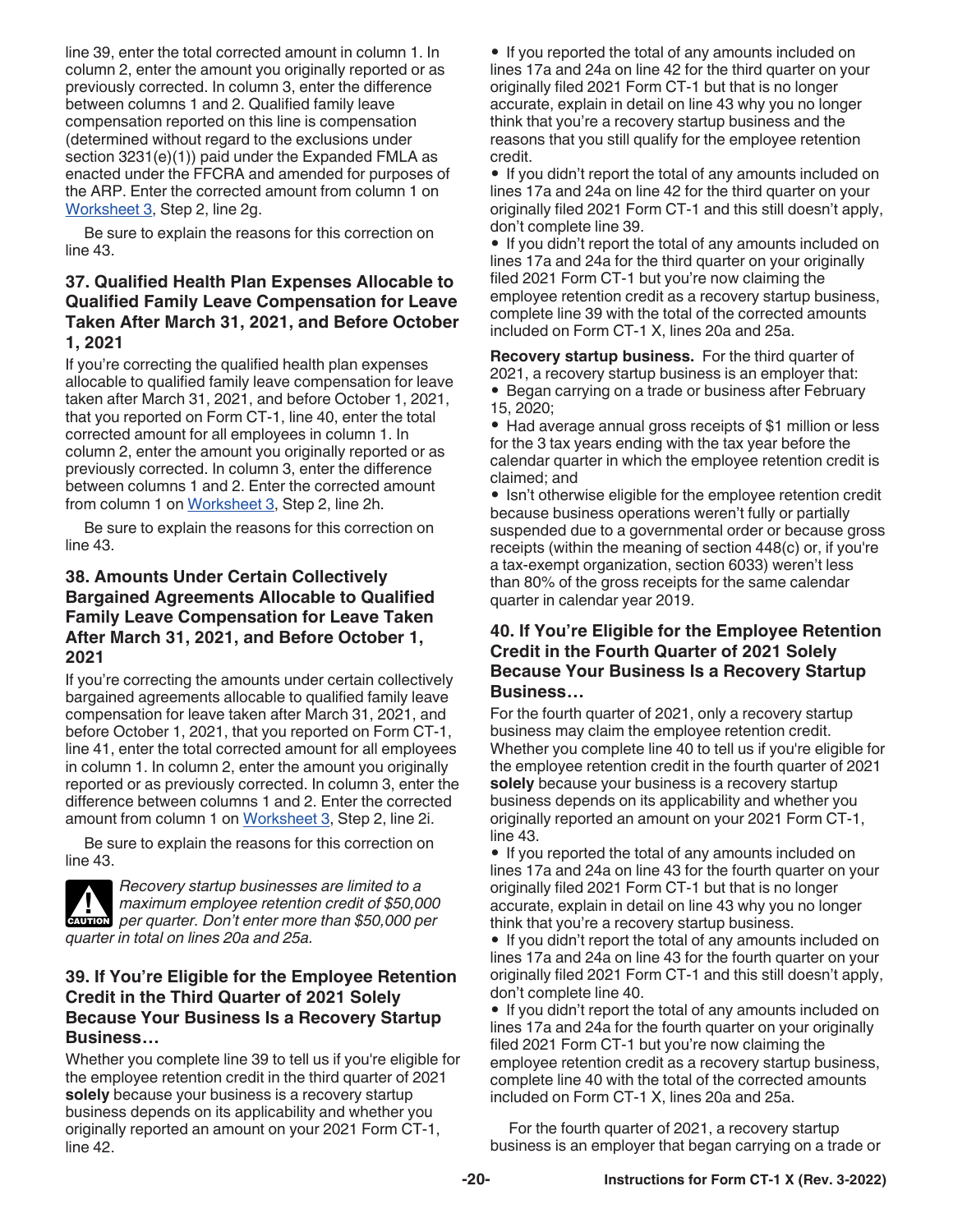<span id="page-20-0"></span>business after February 15, 2020, and had average annual gross receipts of \$1 million or less for the 3 tax years ending with the tax year before the calendar quarter in which the employee retention credit is claimed.

# **Part 4: Explain Your Corrections for the Calendar Year You're Correcting**

#### **41. Corrections of Both Underreported and Overreported Amounts**

Check the box on line 41 if any corrections you entered on lines 6–20d, 22–25c, or 27–40 in column 3 reflect both underreported and overreported amounts.

**Example.** If you had an increase to Tier 1 Employer compensation of \$15,000 for Nathan Smith and a decrease to Tier 1 Employer compensation of \$5,000 for Leah Green, you would enter \$10,000 on line 6, column 3. That \$10,000 represents the net change resulting from corrections.

On line 43, you must explain the reason for both the \$15,000 increase and the \$5,000 decrease.

### **42. Did You Reclassify Any Workers?**

Check the box on line 42 if you reclassified any workers to be independent contractors or nonemployees. Also check this box if the IRS (or you) determined that workers you treated as independent contractors or nonemployees should be classified as employees. On line 43, provide a detailed reason why any worker was reclassified.

**Return not filed because you didn't treat any workers as employees.** If you didn't previously file Form CT-1 because you mistakenly treated all workers as independent contractors or as nonemployees, file a Form CT-1 for each delinquent year.

Write **"Misclassified Employees"** in **bold** letters across the top margin of page 1 of each Form CT-1. Complete Form CT-1 using the Instructions for Form CT-1. Attach a Form CT-1 X to each Form CT-1. Complete the top of Form CT-1 X, including the date you discovered the error, and provide a detailed explanation on line 43.

# **43. Explain Your Corrections**

Treasury regulations require you to explain in detail the grounds and facts relied upon to support each correction. On line 43, describe in detail each correction you entered in column 4 on lines 6–20d and 22–25c. Also use line 43 to describe corrections made on lines 27–40. If you need more space, attach additional sheets, but be sure to write your name, EIN, "Form CT-1 X," and the calendar year you're correcting on the top of each sheet.

You must describe the events that caused the underreported or overreported amounts. Explanations such as "RRTA compensation was overstated," "administrative/payroll errors were discovered," or "taxes were not withheld" are insufficient and may delay the processing of your Form CT-1 X because the IRS may need to ask for a more complete explanation.

Provide the following information in your explanation of each correction.

• Form CT-1 X line number(s) affected.

- Date you discovered the error.
- Difference (amount of the error).
- Cause of the error.

You may report the information in paragraph form. The following paragraph is an example.

"The \$1,000 difference shown in column 3 of lines 6 and 7 was discovered on May 14, 2022, during an internal payroll audit. We discovered that we included \$1,000 of compensation for one of our employees twice. This correction removes the reported compensation that was never paid."

# **Part 5: Sign Here**

You must complete all five pages of Form CT-1 X and sign it on page 5. If you don't sign, the processing of Form CT-1 X will be delayed.

**Who must sign the Form CT-1 X?** The following persons are authorized to sign the return for each type of business entity.

• **Sole proprietorship—**The individual who owns the business.

• **Corporation (including a limited liability company (LLC) treated as a corporation)—**The president, vice president, or other principal officer duly authorized to sign.

• **Partnership (including an LLC treated as a partnership) or unincorporated organization—**A responsible and duly authorized partner, member, or officer having knowledge of its affairs.

• **Single-member LLC treated as a disregarded entity for federal income tax purposes—**The owner of the LLC or a principal officer duly authorized to sign.

• **Trust or estate—**The fiduciary.

A duly authorized agent of the taxpayer may also sign Form CT-1 X if a valid power of attorney has been filed.

**Alternative signature method.** Corporate officers or duly authorized agents may sign Form CT-1 X by rubber stamp, mechanical device, or computer software program. For details and required documentation, see Rev. Proc. 2005-39, 2005-28 I.R.B. 82, available at *[IRS.gov/irb/2005-28\\_IRB#RP-2005-39](https://www.irs.gov/irb/2005-28_IRB#RP-2005-39)*.

# **Paid Preparer Use Only**

A paid preparer must sign Form CT-1 X and provide the information in the *Paid Preparer Use Only* section of Part 5 if the preparer was paid to prepare Form CT-1 X and isn't an employee of the filing entity. Paid preparers must sign paper returns with a manual signature. The preparer must give the employer the return to file with the IRS and include a copy of the return for the employer's records.

If you're a paid preparer, write your Preparer Tax Identification Number (PTIN) in the space provided. Include your complete address. If you work for a firm, write the firm's name and the EIN of the firm. You can apply for a PTIN online or by filing Form W-12. For more information about applying for a PTIN online, go to *[IRS.gov/PTIN](https://www.irs.gov/ptin)*. You can't use your PTIN in place of the EIN of the tax preparation firm.

Generally, you're not required to complete this section if you're filing the return as a reporting agent and have a valid Form 8655 on file with the IRS. However, a reporting agent must complete this section if the reporting agent

**Instructions for Form CT-1 X (Rev. 3-2022) -21-**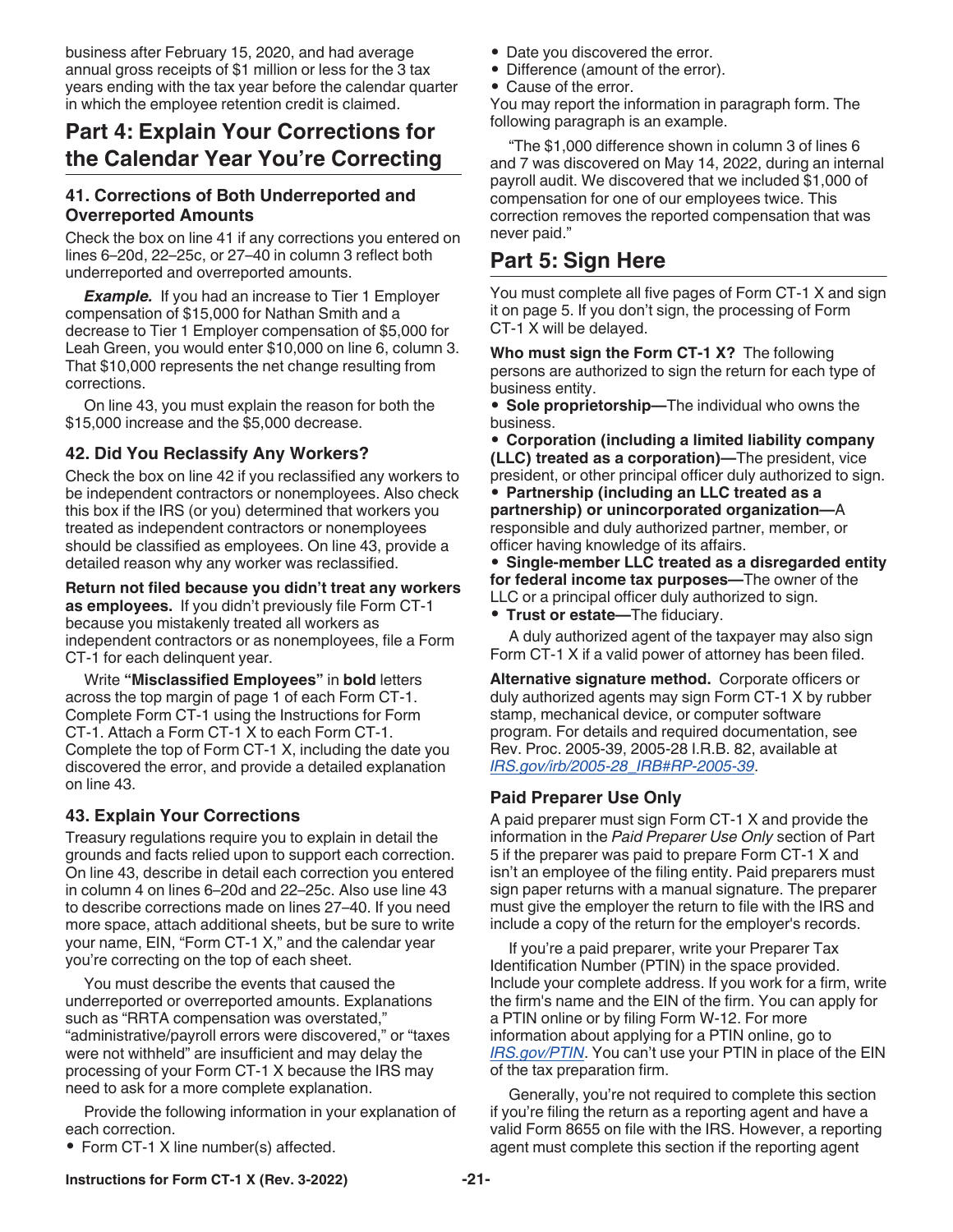<span id="page-21-0"></span>offered legal advice, for example, advising the client on determining whether its workers are employees or independent contractors for federal tax purposes.

# **How Can You Get Forms, Instructions, and Publications From the IRS?**

You can download or print some of the forms and publications you may need on *[IRS.gov/Forms](https://www.irs.gov/forms)*. Otherwise, you can go to *[IRS.gov/OrderForms](https://www.irs.gov/orderforms)* to place an order and have forms mailed to you. The IRS will process your order for forms and publications as soon as possible. Don't resubmit requests you've already sent us. You can get forms and publications faster online.

**Paperwork Reduction Act Notice.** We ask for the information on this form to carry out the Internal Revenue laws of the United States. You're required to give us this information. We need it to ensure that you're complying with these laws and to allow us to figure and collect the right amount of tax.

You're not required to provide the information requested on a form that is subject to the Paperwork Reduction Act unless the form displays a valid OMB

control number. Books or records relating to a form or its instructions must be retained as long as their contents may become material in the administration of any Internal Revenue law. Generally, tax returns and return information are confidential, as required by section 6103.

The time needed to complete and file Form CT-1 X will vary depending on individual circumstances. The estimated average time is:

|                                                  | 39 hr., 13 min. |
|--------------------------------------------------|-----------------|
| <b>Learning about the law or the form</b>        | 1 hr., 12 min.  |
| <b>Preparing and sending the form to the IRS</b> | 1 hr., 53 min.  |

If you have comments concerning the accuracy of these time estimates or suggestions for making this form simpler, we would be happy to hear from you. You can send us comments from *[IRS.gov/FormComments](https://www.irs.gov/formcomments)*. Or you can write to the Internal Revenue Service, Tax Forms and Publications Division, 1111 Constitution Ave. NW, IR-6526, Washington, DC 20224. Don't send Form CT-1 X to this address. Instead, see *[Where Should You File](#page-3-0) [Form CT-1 X](#page-3-0)*, earlier.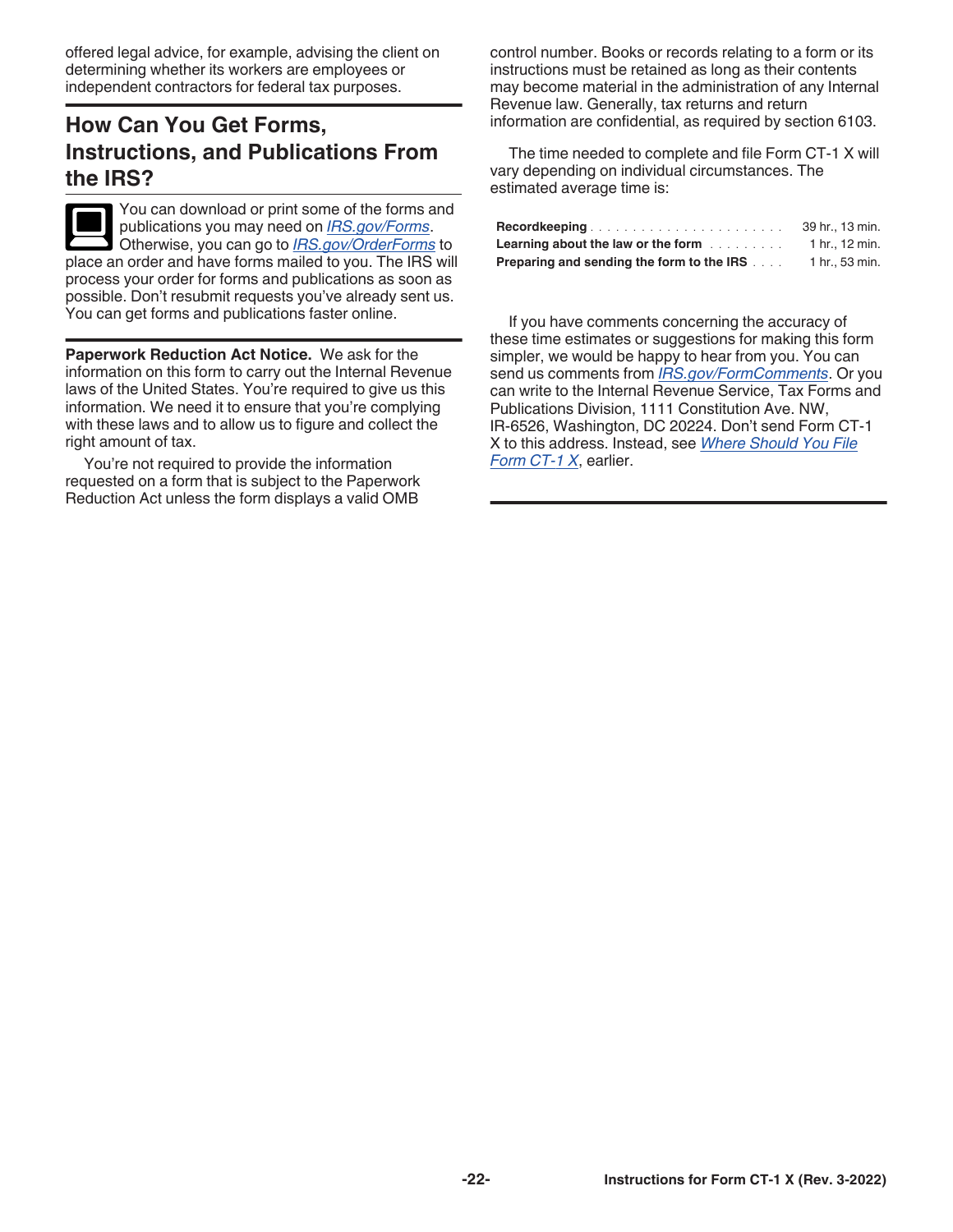<span id="page-22-0"></span>You must use this worksheet if you claimed the credit for qualified sick and family leave compensation for leave taken before April 1, 2021, on<br>your original Form CT-1 and you correct any amounts used to figure the credit

| Step 1. |                | Figure the Tier 1 Employer Tax                                                                                                                                             |       |        |    |  |
|---------|----------------|----------------------------------------------------------------------------------------------------------------------------------------------------------------------------|-------|--------|----|--|
|         | 1a             | Enter the amount from Form CT-1, line 1 (Tax Column), or, if corrected, enter the                                                                                          |       |        |    |  |
|         | 1 <sub>b</sub> |                                                                                                                                                                            |       |        |    |  |
|         | 1 <sub>c</sub> |                                                                                                                                                                            |       |        | 1c |  |
| Step 2. |                | Figure the credit for qualified sick and family leave compensation                                                                                                         |       |        |    |  |
|         | 2a             | Qualified sick leave compensation reported on Form CT-1, line 30, or if corrected, the                                                                                     |       |        |    |  |
|         | 2a(i)          | Enter the amount, if any, included on line 2a that is compensation excluded from the<br>definition of compensation under section 3231(e)(1)                                |       |        |    |  |
|         | 2a(ii)         |                                                                                                                                                                            |       | 2a(ii) |    |  |
|         | 2 <sub>b</sub> | Qualified health plan expenses allocable to qualified sick leave compensation<br>reported on Form CT-1, line 31, or, if corrected, Form CT-1 X, line 28,                   |       |        |    |  |
|         | 2c             | Tier 1 Employer Medicare tax on qualified sick leave compensation. Multiply line 2a(ii)                                                                                    |       |        |    |  |
|         | 2d             | Credit for qualified sick leave compensation. Add lines 2a, 2b, and 2c                                                                                                     |       |        | 2d |  |
|         | 2e             |                                                                                                                                                                            |       |        |    |  |
|         | 2e(i)          | Enter the amount, if any, included on line 2e that is compensation excluded from the                                                                                       | 2e(i) |        |    |  |
|         | 2e(ii)         |                                                                                                                                                                            |       |        |    |  |
|         | 2f             | Qualified health plan expenses allocable to qualified family leave compensation<br>reported on Form CT-1, line 33, or, if corrected, the amount from Form CT-1 X, line 30, |       |        |    |  |
|         | 2g             | Tier 1 Employer Medicare tax on qualified family leave compensation. Multiply                                                                                              |       |        |    |  |
|         |                |                                                                                                                                                                            |       |        |    |  |
|         | 2h             | Credit for qualified family leave compensation. Add lines 2e, 2f, and 2g                                                                                                   |       |        | 2h |  |
|         | 2i             | Credit for qualified sick and family leave compensation. Add lines 2d                                                                                                      |       |        |    |  |
|         |                | and 2h …………………………………………………………………………<br>Nonrefundable portion of credit for qualified sick and family leave                                                                 |       |        | 2i |  |
|         | 2i             | compensation for leave taken before April 1, 2021. Enter the smaller of line 1c or<br>line 2i. Enter this amount on Form CT-1 X, line 19, column 1                         |       |        | 2j |  |
|         | 2k             | Refundable portion of credit for qualified sick and family leave compensation                                                                                              |       |        |    |  |
|         |                | for leave taken before April 1, 2021. Subtract line 2j from line 2i and enter this<br>amount on Form CT-1 X, line 24, column 1                                             |       |        | 2k |  |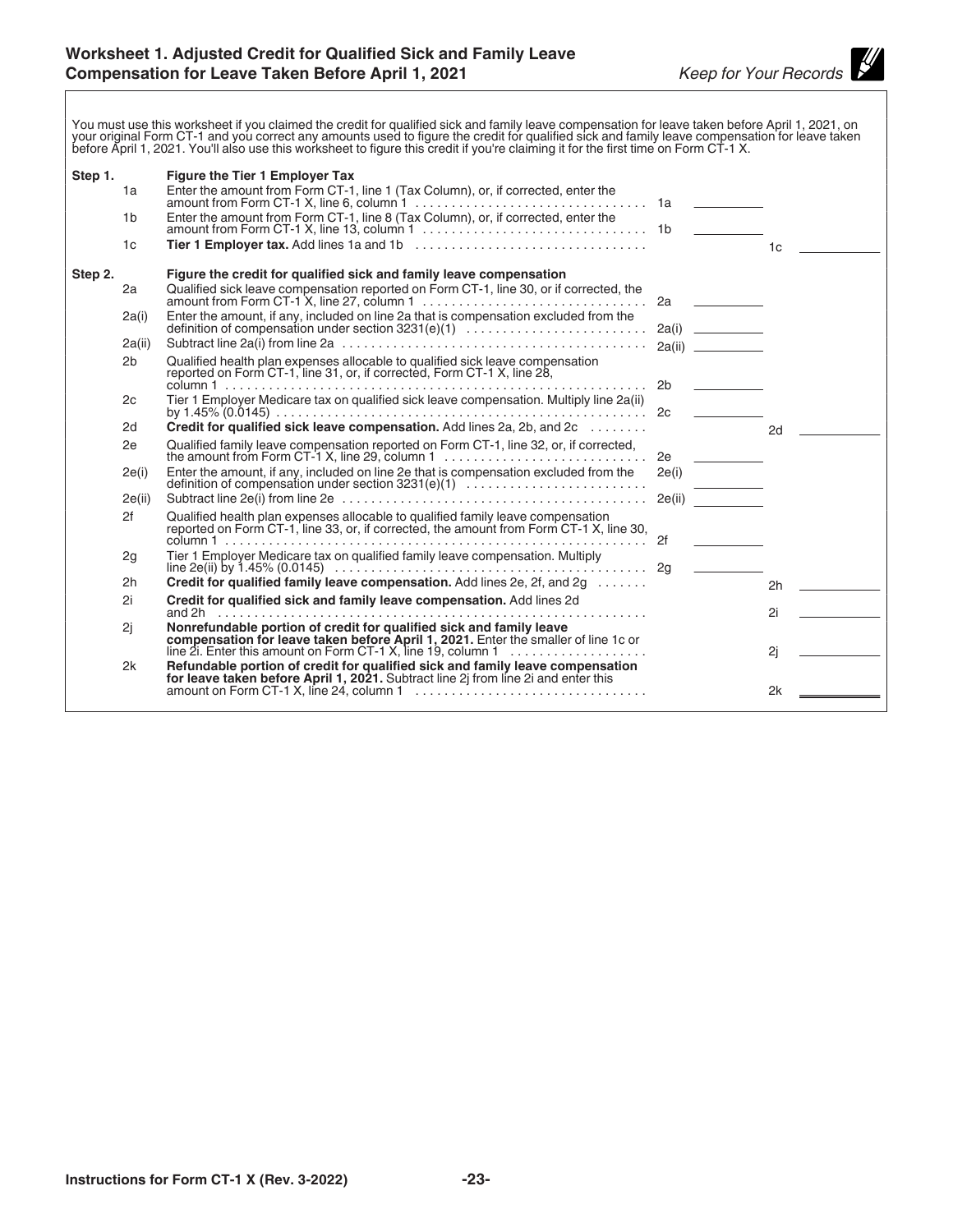#### <span id="page-23-0"></span>**Worksheet 2. Adjusted Employee Retention Credit for Qualified Compensation Paid After March 12, 2020, and Before January 1, 2021, for a 2020 Form CT-1 or Qualified Compensation Paid After December 31, 2020, and Before July 1, 2021, for a 2021 Form CT-1** *Keep for Your Records*

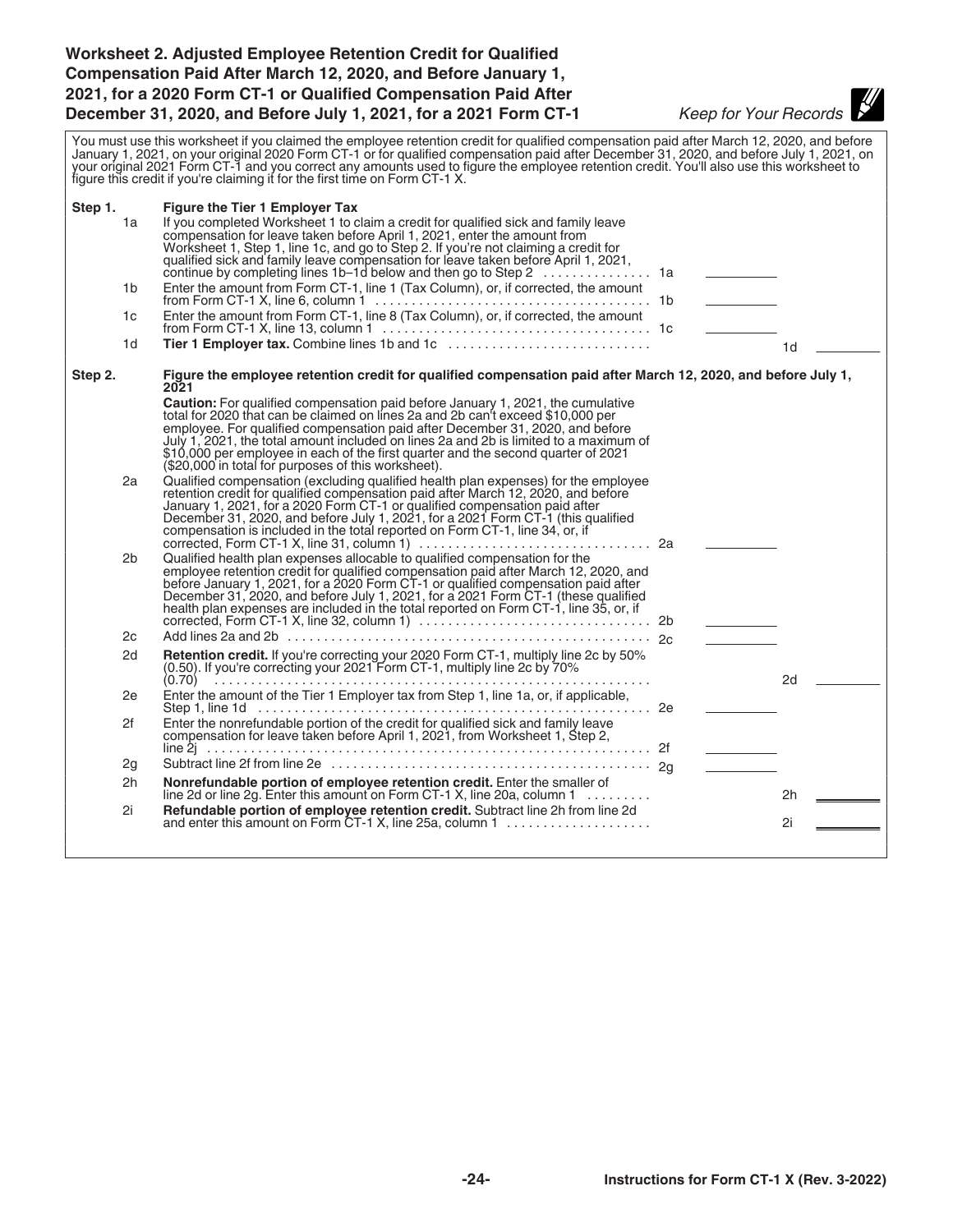#### <span id="page-24-0"></span>**Worksheet 3. Adjusted Credit for Qualified Sick and Family Leave Compensation for Leave Taken After March 31, 2021, and Before October 1, 2021** *Keep for Your Records*

You must use this worksheet if you claimed the credit for qualified sick and family leave compensation for leave taken after March 31, 2021, and before October 1, 2021, on your original Form CT-1 and you correct any amounts used to figure the credit for qualified sick and family leave compensation for leave<br>taken after March 31, 2021, and before October 1, 2021. You'll al **Step 1. Figure the Tier 1 Employer Medicare Tax** 1a Enter the amount from Form CT-1, line 2 (Tax Column), or, if corrected, the amount from Form CT-1 X, line 7, column 1 ................................................. 1a 1b Enter the amount from Form CT-1, line 9 (Tax Column), or, if corrected, the amount from Form CT-1 X, line 14, column 1 ................................................ 1b 1c **Tier 1 Employer Medicare tax.** Add lines 1a and 1b ............................. 1c **Step 2. Figure the credit for qualified sick and family leave compensation** 2a Qualified sick leave compensation for leave taken after March 31, 2021, and before October 1, 2021, reported on Form CT-1, line 36, or, if corrected, the amount from Form CT-1 X, line 33, column 1 ........................................................... 2a 2a(i) Enter the amount, if any, included on line 2a that is compensation excluded from the definition of compensation under section 3231(e)(1) .................................... 2a(i) 2a(ii) Subtract line 2a(i) from line 2a ............................................. 2a(ii) 2a(iii) Enter the amount, in any, included on line 2a that was not included as compensation on Form CT-1, lines 1, 4, 8, and 10, or, if corrected, on Form CT-1 X, lines 6, 9, 13, and 15, because the qualified sick leave compensation was limited by the Tier 1 compensation base ............ 2a(iii) 2a(iv) Subtract line 2a(iii) from line 2a(ii) .......................................... 2a(iv) 2b Qualified health plan expenses allocable to qualified sick leave compensation taken after March 31, 2021, and before October 1, 2021, reported on Form CT-1, line 37, or, if corrected, the amount from Form CT-1 X, line 34, column 1 ................................ 2b 2c Amounts under certain collective bargained agreements allocable to qualified sick leave<br>compensation for leave taken after March 31, 2021, and before October 1, 2021, reported on<br>Form CT-1, line 38, or, if corrected, th 2d Tier 1 Employer tax on qualified sick leave compensation. Multiply line 2a(iv) by 6.2% (0.062) ............................................................. 2d 2e Tier 1 Employer Medicare tax on qualified sick leave compensation. Multiply line 2a(ii) by 1.45% (0.0145) ....................................................... 2e 2f **Credit for qualified sick leave compensation.** Add lines 2a, 2b, 2c, 2d, and 2e ......... 2f 2g Qualified family leave compensation for leave taken after March 31, 2021, and before October 1, 2021, reported on Form CT-1, line 39, or, if corrected, the amount from Form CT-1 X, line 36, column 1 ........................................................... 2g 2g(i) Enter the amount, if any, included on line 2g that is compensation excluded from the definition of compensation under section 3231(e)(1) .................................... 2g(i) 2g(ii)  $S$ ubtract line 2g(i) from line 2g  $\dots\dots\dots\dots\dots\dots\dots\dots\dots\dots\dots\dots\dots\dots\dots\dots\dots\dots$ 2g(iii) Enter the amount, in any, included on line 2g that was not included as compensation on Form<br>CT-1, lines 1, 4, 8, and 10, or, if corrected, on Form CT-1 X, lines 6, 9, 13, and 15) because the<br>qualified family leave 2g(iv) Subtract line 2g(iii) from line 2g(ii) .......................................... 2g(iv) 2h Qualified health plan expenses allocable to qualified family leave compensation taken after March 31, 2021, and before October 1, 2021, reported on Form CT-1, line 40, or, if corrected, the amount from Form CT-1 X, line 37, column 1 ................................ 2h 2i Amounts under certain collective bargained agreements allocable to qualified family leave compensation for leave taken after March 31, 2021, and before October 1, 2021, reported on<br>Form CT-1, line 41, or, if corrected, the amount from Form CT-1 X, line 38, column 1  $\dots\dots$  2i 2j Tier 1 Employer tax on qualified family leave compensation. Multiply line 2g(iv) by 6.2% (0.062) ............................................................. 2j 2k Tier 1 Employer Medicare tax on qualified family leave compensation. Multiply line 2g(ii) by<br>1.45% (0.0145) 1.45% (0.0145) ....................................................... 2k 2l **Credit for qualified family leave compensation.** Add lines 2g, 2h, 2i, 2j, and 2k ......... 2l 2m **Credit for qualified sick and family leave compensation.** Add lines 2f and 2l ........... 2n Enter any employee retention credit claimed under section 2301 of the CARES Act (from Worksheet 2, line 2d) with respect to qualified compensation paid after March 31, 2021, and before July 1, 2021, that was also taken into account for the credit for qualified sick and family<br>leave compensation  $\ldots \ldots \ldots \ldots \ldots \ldots \ldots \ldots \ldots \ldots \ldots$ leave compensation .................................................... 2n 2o Enter any credit claimed under section 41 for increasing research activities with respect to any compensation taken into account for the credit for qualified sick and family leave compensation ........................................................ 2o 2p Add lines 2n and 2o .................................................... 2p 2q **Credit for qualified sick and family leave compensation after adjusting for other credits.** Subtract line 2p from line 2m ........................................ 2q 2r **Nonrefundable portion of credit for qualified sick and family leave compensation for leave taken after March 31, 2021, and before October 1, 2021.** Enter the smaller of line 1c<br>or line 2q. Enter this amount on Form CT-1 X, line 20b, column 1  $\dots\dots\dots\dots\dots\dots$ 2s **Refundable portion of credit for qualified sick and family leave compensation for leave<br><b>taken after March 31, 2021, and before October 1, 2021.** Subtract line 2r from 2q and enter<br>this amount on Form CT-1X, line 25b,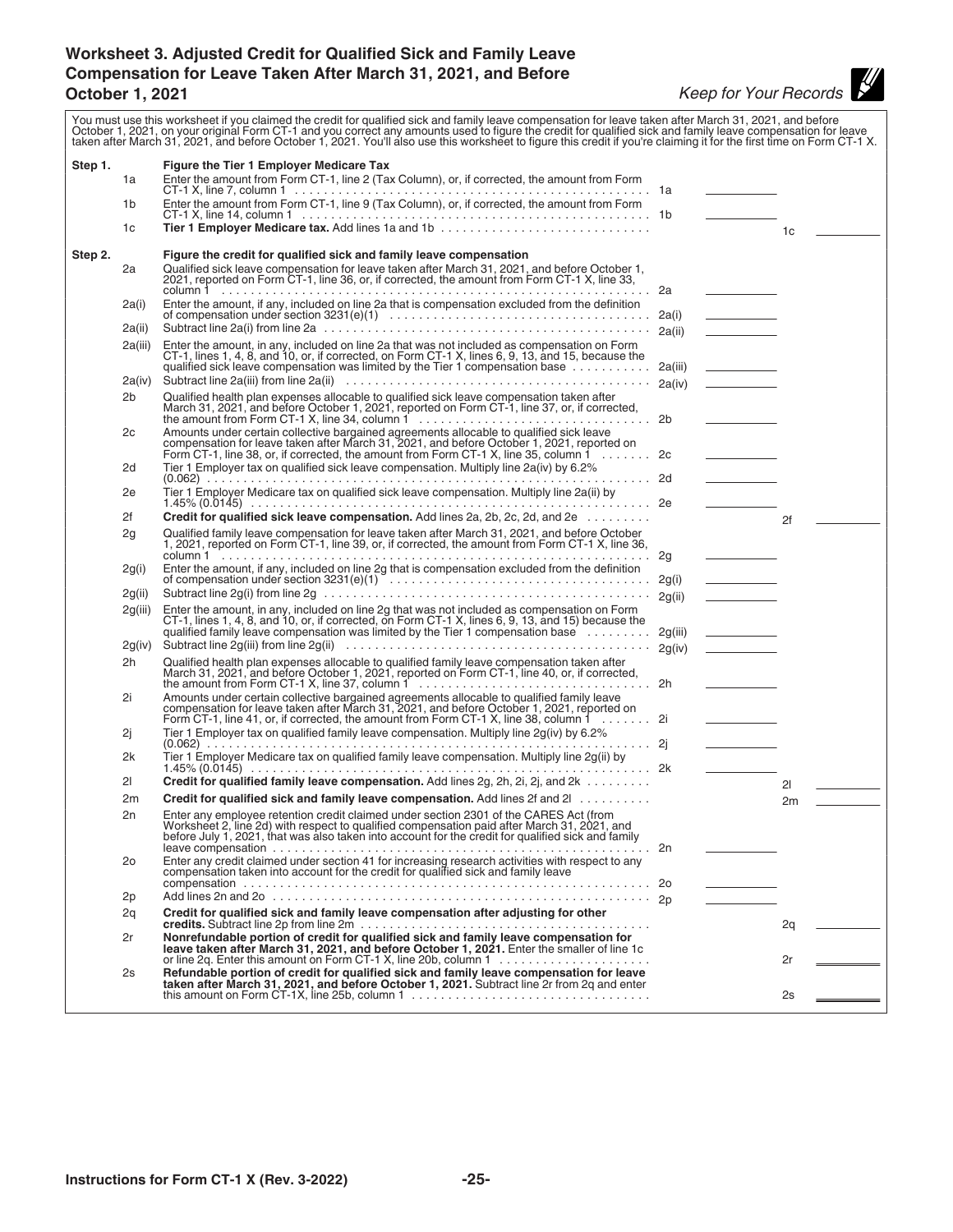# <span id="page-25-0"></span>**Worksheet 4. Adjusted Employee Retention Credit for Qualified Compensation Paid After June 30, 2021, and Before January 1, 2022** *Keep for Your Records*

| Form CT-1 X. | You must use this worksheet if you claimed the employee retention credit for compensation paid after June 30, 2021, and before January 1,<br>2022, on your original 2021 Form CT-1 and you correct any amounts used to figure the employee retention credit for compensation paid<br>after June 30, 2021, and before January 1, 2022. You'll also use this worksheet to figure this credit if you're claiming it for the first time on  |                |                |  |
|--------------|-----------------------------------------------------------------------------------------------------------------------------------------------------------------------------------------------------------------------------------------------------------------------------------------------------------------------------------------------------------------------------------------------------------------------------------------|----------------|----------------|--|
| Step 1.      | <b>Figure the Tier 1 Employer Medicare Tax</b>                                                                                                                                                                                                                                                                                                                                                                                          |                |                |  |
| 1a           | If you completed Worksheet 3 to claim a credit for qualified sick and family leave<br>compensation for leave taken after March 31, 2021, and before October 1, 2021,<br>enter the amount from Worksheet 3, Step 1, line 1c, and go to Step 2. If you're not<br>claiming a credit for qualified sick and family leave compensation for leave taken<br>after March 31, 2021, and before October 1, 2021, continue by completing lines 1b- | 1a             |                |  |
| 1b           | Enter the amount from Form CT-1, line 2 (Tax Column), or, if corrected, the amount                                                                                                                                                                                                                                                                                                                                                      | 1b.            |                |  |
| 1c           | Enter the amount from Form CT-1, line 9 (Tax Column), or, if corrected, the amount                                                                                                                                                                                                                                                                                                                                                      | 1с             |                |  |
| 1d           | Tier 1 Employer Medicare tax. Combine lines 1b and 1c                                                                                                                                                                                                                                                                                                                                                                                   |                | 1 <sub>d</sub> |  |
| Step 2.      | Figure the employee retention credit for qualified compensation paid after June 30, 2021, and before January 1,<br>2022                                                                                                                                                                                                                                                                                                                 |                |                |  |
|              | <b>Caution:</b> You must be a recovery startup business to claim the employee retention<br>credit for qualified compensation paid after September 30, 2021, and before<br>January 1, 2022 (fourth quarter 2021). The total amount included on lines 2a and 2b<br>is limited to a maximum of \$10,000 per employee in each of the third quarter and<br>the fourth quarter of 2021 (\$20,000 in total for purposes of this worksheet).    |                |                |  |
| 2a           | Qualified compensation (excluding qualified health plan expenses) for the<br>employee retention credit for qualified compensation paid after June 30, 2021, and<br>before January 1, 2022 (this qualified compensation is included in the total reported<br>on Form CT-1, line 34, or if corrected, Form CT-1 X, line 31, column 1) $\ldots \ldots$                                                                                     | 2a             |                |  |
| 2b           | Qualified health plan expenses allocable to qualified compensation for the<br>employee retention credit for qualified compensation paid after June 30, 2021, and<br>before January 1, 2022 (these qualified health plan expenses are included in the<br>total reported on Form CT-1, line 35, or if corrected, Form CT-1 X, line 32, column                                                                                             | 2b             |                |  |
| 2c           |                                                                                                                                                                                                                                                                                                                                                                                                                                         | 2c             |                |  |
| 2d           | Retention credit. Multiply line 2c by 70% (0.70). If you qualify for the employee<br>retention credit <b>solely</b> because your business is a recovery startup business, don't<br>enter more than \$50,000 for each of the third quarter and the fourth quarter of 2021<br>$($100,000$ in total for the year) $\ldots \ldots \ldots \ldots \ldots \ldots \ldots \ldots \ldots \ldots \ldots \ldots$                                    |                | 2d             |  |
| 2e           | Enter the amount of the Tier 1 Employer Medicare tax from Step 1, line 1a, or, if                                                                                                                                                                                                                                                                                                                                                       | 2e             |                |  |
| 2f           | Enter the amount of the nonrefundable portion of the credit for qualified sick and<br>family leave compensation for leave taken after March 31, 2021, and before<br>October 1, 2021, from Worksheet 3, Step 2, line 2r                                                                                                                                                                                                                  | 2f             |                |  |
| 2g           |                                                                                                                                                                                                                                                                                                                                                                                                                                         | 2 <sub>q</sub> |                |  |
| 2h           | Nonrefundable portion of employee retention credit. Enter the smaller of<br>line 2d or line 2g. Enter this amount on Form CT-1 X, line 20a, column 1 $\ldots \ldots$                                                                                                                                                                                                                                                                    |                | 2h             |  |
| 2i           | Refundable portion of employee retention credit. Subtract line 2h from line 2d<br>and enter this amount on Form CT-1 X, line 25a, column 1                                                                                                                                                                                                                                                                                              |                | 2i             |  |
|              |                                                                                                                                                                                                                                                                                                                                                                                                                                         |                |                |  |